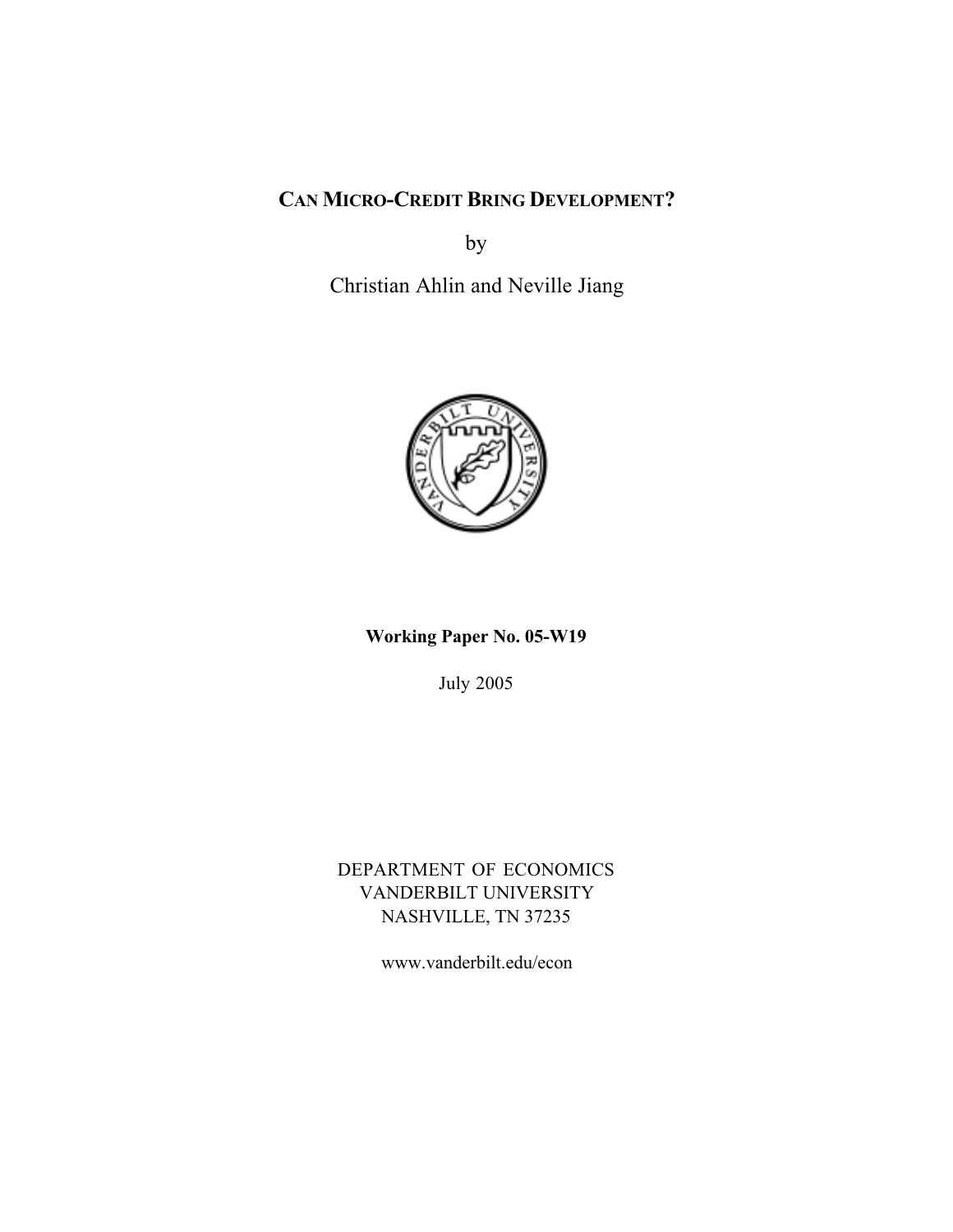# Can Micro-Credit Bring Development?

Christian Ahlin Neville Jiang<sup>∗</sup>

July 2005

JEL No. D31, D82, O11 Keywords: Micro-credit; Occupational choice; Long-run development; Poverty; Inequality

#### **Abstract**

We examine the long-run effects of micro-credit on development in an occupational choice model very similar to Banerjee and Newman (JPE, 1993). Micro-credit is modeled as a pure improvement in the credit market that opens up self-employment options to some agents who otherwise could only work for wages or subsist. Micro-credit can either raise or lower long-run GDP, since it can lower use of both subsistence and full-scale industrial technologies. It typically lowers long-run inequality and poverty, by making subsistence payoffs less widespread. A case exists, however, in which it both lowers output per capita and raises poverty in the long run. The key to microcredit's long-run effects is found to be the "graduation rate": the rate at which the self-employed build up enough wealth to start full-scale firms. We distinguish between two avenues for graduation: "winner" graduation (due to supernormal returns) and "saver" graduation (due to accumulation of normal returns). We find that "winner" graduation, however high its rate, cannot bring long-run development. In contrast, if the saving rate and normal returns in self-employment are jointly high enough, then micro-credit can bring an economy from stagnation to full development via "saver" graduation. The lasting effects of micro-credit may thus partially depend on simultaneous facilitation of micro-saving.

<sup>∗</sup>Department of Economics, Vanderbilt University. We are grateful for encouragement and helpful comments to Francesco Caselli, James Foster, Mercedes Garcia-Escribano, Maitreesh Ghatak, Xavier Gine, Hyeok Jeong, Andrew Newman, Kenichi Ueda, Clara Vega, and seminar participants at Vanderbilt. All errors are our own. Email: c.ahlin@Vanderbilt.edu, nien-huei.jiang@Vanderbilt.edu.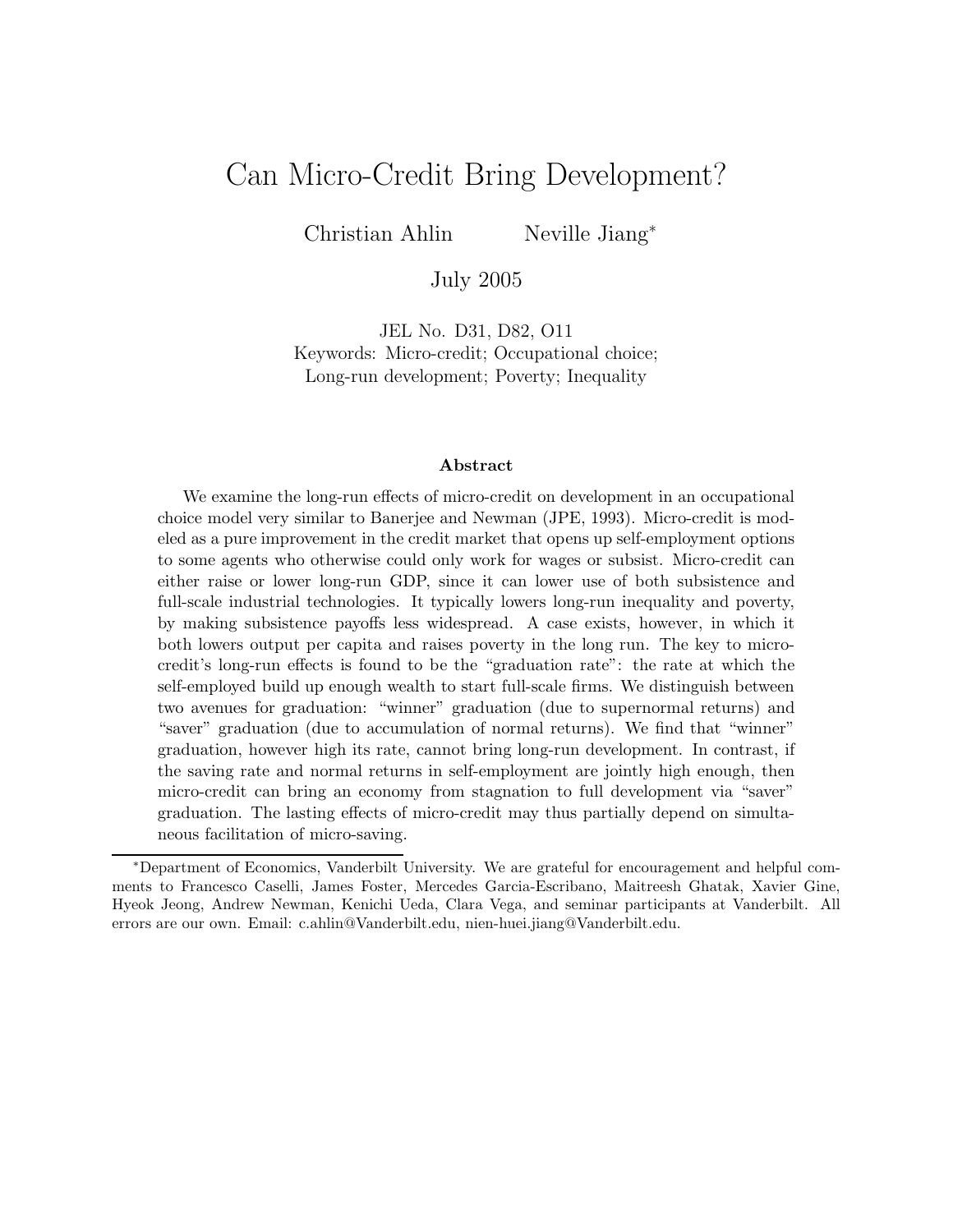## **1 Introduction**

Micro-credit has been hailed as "one of the most significant innovations in development policy of the past twenty-five years."<sup>1</sup> This movement aims to extend small amounts of capital to poor borrowers throughout the world, most commonly intended for use in income-generating self-employment activities. In the process it has popularized creative and apparently ingenious lending techniques. For example, group lending pioneered by the Grameen Bank in Bangladesh and the Bank for Agriculture and Agricultural Cooperatives (BAAC) in Thailand, among others, has been shown theoretically to offer efficiency gains in contracting.<sup>2</sup> Other aspects of micro-lending have also received attention, including its use of sequential loans and local information flows.<sup>3</sup> Empirically, there is evidence that some of the mechanisms highlighted in theory are at work in practice.<sup>4</sup> There is also some evidence for positive effects on household consumption and other variables from these programs.<sup>5</sup>

Virtually all of the research thus far focuses on partial effects of micro-credit, often in a static context. The literature seems relatively quiet about the longer-run issues involved micro-lending. On the empirical side, this may be readily explained by the relative youthfulness of the research agenda and the programs themselves. However, it does not seem too early to examine theoretically potential long-run effects of micro-credit. Taking a step in this direction is the goal of the current paper.

Specifically, we study the long-run effects of micro-credit on development, defined as output per capita, inequality, and poverty. We use the occupational choice setting of Banerjee and Newman (1993). The advantage of this model for our purposes is its distinction between self-employment and entrepreneurship. Entrepreneurial activities are assumed to

<sup>&</sup>lt;sup>1</sup>Timothy Besley, quoted in Armendariz de Aghion and Morduch (2005). This book, Ghatak and Guinnane (1999), and Morduch (1999) provide broad introductions to the topic.

<sup>2</sup>See Stiglitz (1990), Banerjee et al. (1994), Besley and Coate (1995), and Ghatak (1999, 2000), among others.

 ${}^{3}$ For example, see Armendariz de Aghion and Morduch (2000) and Rai and Sjöström (2004).

<sup>4</sup>See Wydick (1999), Karlan (2005), and Ahlin and Townsend (2004, 2005), among others.

<sup>5</sup>Armendariz de Aghion and Morduch (2005) provide a review of impact studies. In part, they argue that current knowledge of impacts could be significantly improved.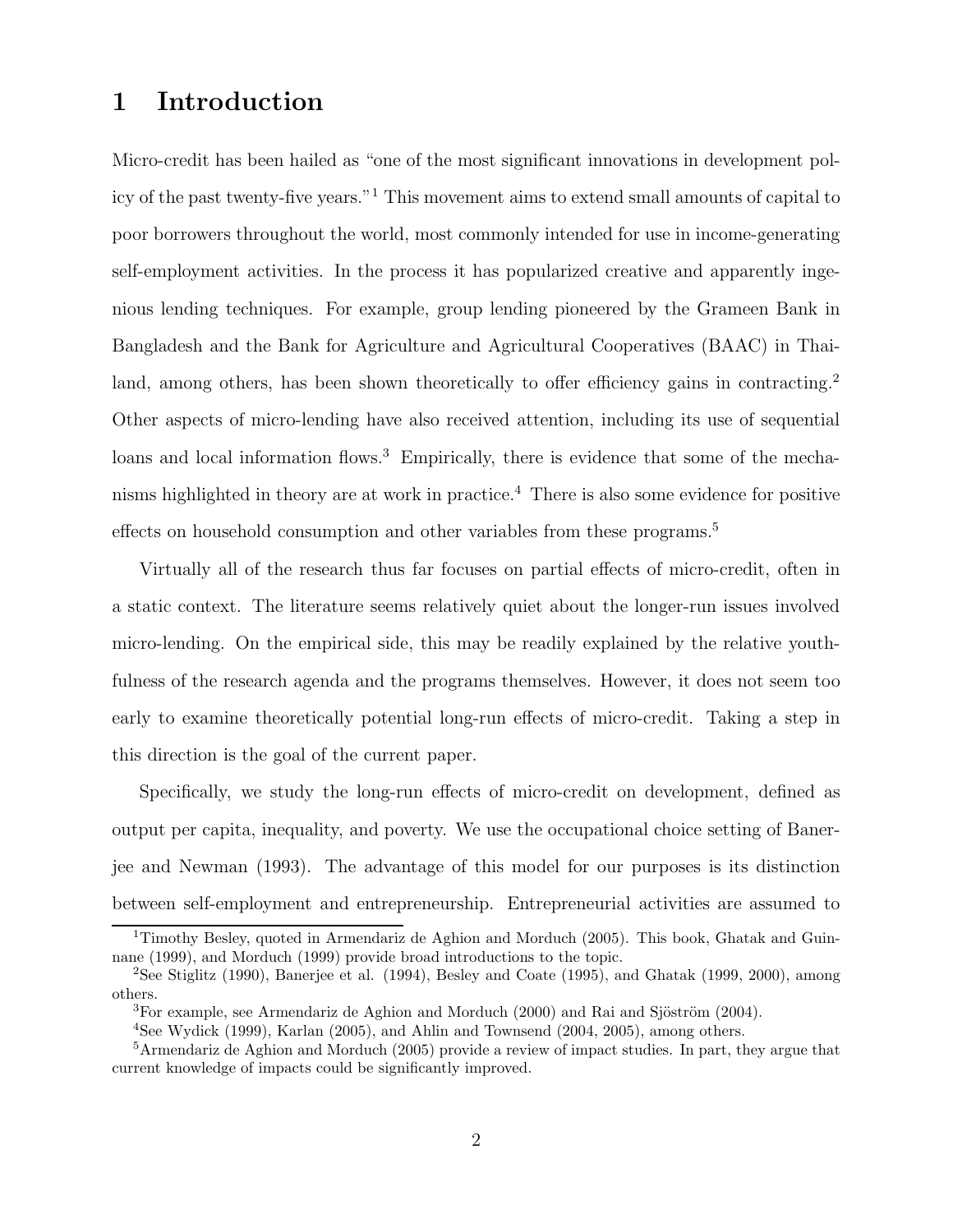require a relatively large scale of capital and employment of wage laborers, while engaging in self-employment requires capital and only one's own labor  $-$  a fitting description of many activities funded by micro-credit.<sup>6</sup>

We modify the model in two significant ways. First, we assume entrepreneurship is more efficient than self-employment. This creates a hierarchy of three technologies ranked by productivity and scale; in ascending order, they are subsistence, self-employment, and entrepreneurship. Second, we model micro-credit as the use of group lending to harness social penalties. This follows Besley and Coate (1995), and results in the borrower facing a higher cost of default. Assuming that social penalties are more acute for borrowers of lower wealth, as we do, micro-credit increases access to self-employment, but not entrepreneurship.

Thus micro-credit is modeled as a pure, if limited, improvement in the credit market. It opens up self-employment options to some agents who otherwise could only work for wages or subsist. Nevertheless, we find that micro-credit can raise or lower long-run output per capita. On the positive side, it lowers or eliminates use of the least-productive subsistence technology. On the negative side, it can diminish use of the most-productive entrepreneurial technology. This happens if micro-credit raises the wage and lowers entrepreneurial profits, causing unlucky entrepreneurs to fall out of the entrepreneurial class.

Micro-credit nearly always lowers poverty in our examples, defined as the number of people earning subsistence-level income. It does so either by raising the wage and/or by directly lifting some subsisters into self-employment. It also typically lowers inequality, by raising incomes of the poor and (potentially) lowering incomes at the top of the distribution by raising the wage paid by entrepreneurs. More specifically, it either raises income without sacrificing equality (raising the generalized Lorenz curve) or lowers inequality at the cost of lowering income (raising the Lorenz curve), under conditions we provide.

We uncover one exception to the above generalizations. When subnormal returns in

<sup>6</sup>For example, Grameen Bank founder Muhammad Yunus was reported to advocate frequently that "selfemployment should be preferred over wage-employment as a faster and more humane way to combat poverty," as paraphrased by Bornstein (1997, p. 331).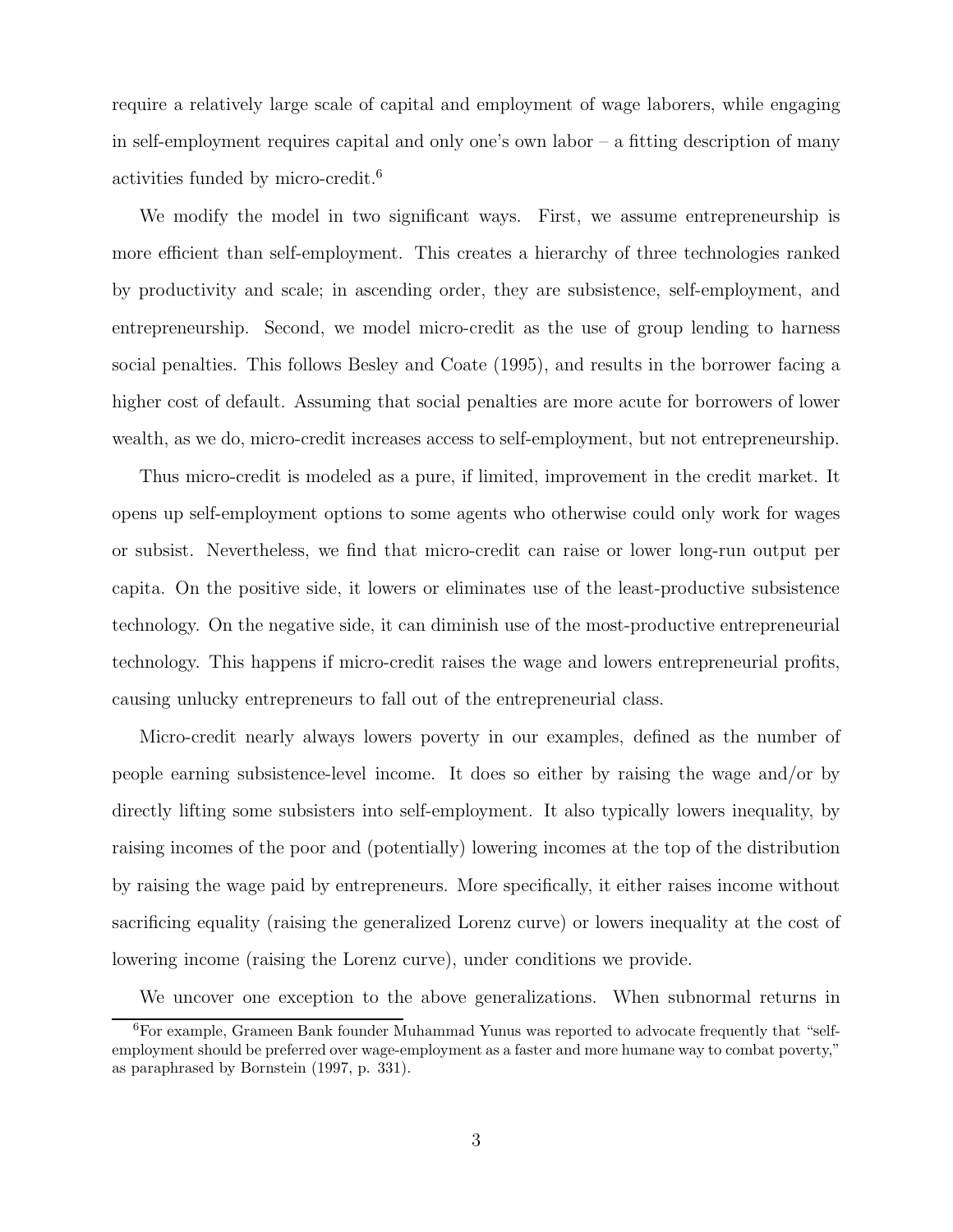entrepreneurship and self-employment are significantly more frequent than supernormal returns in self-employment, micro-credit can have a purely negative impact in the long run: more subsisters, fewer entrepreneurs, lower income, and greater poverty. This occurs even though initially income is raised and the number of subsisters is reduced.

We examine whether micro-credit can bring an underdeveloped economy to full development, defined as the steady state with only the most efficient technology in use, high wages, and no inequality. The key to micro-credit's long-run effects is the "graduation rate", that is, the rate at which the self-employed build up enough wealth to graduate into the entrepreneurial class.

There are several avenues for graduation. Micro-credit may be thought of as opening self-employment opportunities to many individuals and allowing the market to select for entrepreneurship those who excel. In this view, micro-credit essentially picks winners for graduation. Alternatively, graduation can be viewed as non-exceptional if an individual earning ordinary self-employment returns eventually saves enough to finance a full-scale business. Here, micro-credit facilitates graduation through saving. We distinguish between these two avenues for graduation: "winner" graduation and "saver" graduation. Specifically, the former avenue is open to those who earn relatively high returns in self-employment, while the latter comes from gradual accumulation of average self-employment returns.

Winner graduation alone cannot bring development. That is, regardless of the frequency of supernormal returns in self-employment (holding the mean fixed), the entrepreneurial class cannot be sufficiently built. The reason is that, as the entrepreneurial class grows to the key critical size, labor demand grows; consequently, more and more of the agents who could be self-employed choose wage labor instead and earn a certainty-equivalent wage. Thus, a vanishing segment of the middle class has the chance to earn supernormal returns. Though a high winner graduation rate cannot bring full development, it does result in higher long-run output. In fact, any mean-preserving spread that increases the frequency of supernormal and subnormal returns unambiguously raises long-run output.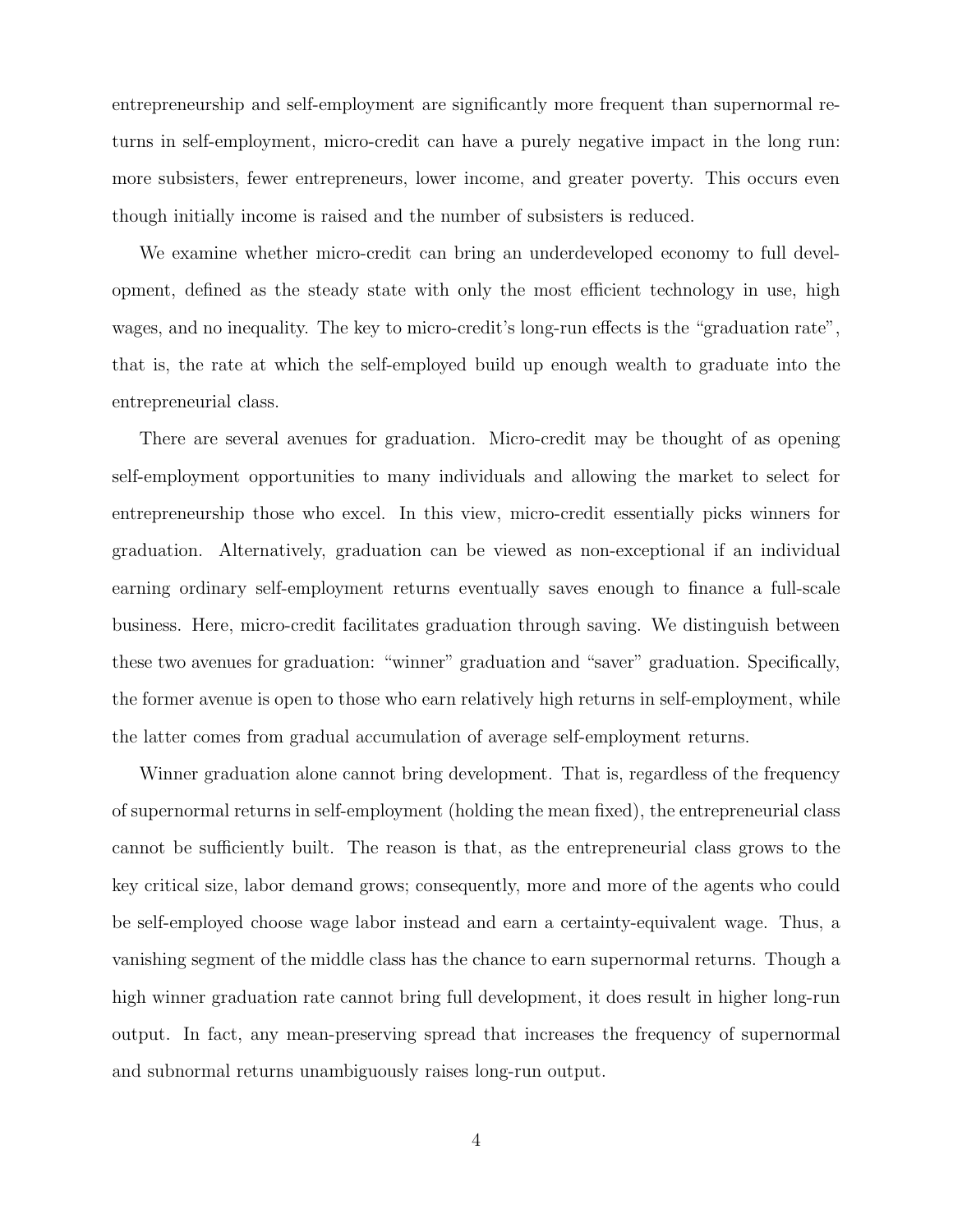In contrast, if normal returns in self-employment and the saving rate are jointly high enough to allow for eventual graduation, then micro-credit can bring full development. Ultimately, it can move an economy from low output and subsistence wages to full development, vanishing in the long run. The key condition for this possibility is that the frequency and size of negative shocks in entrepreneurship are not too high to offset the rate of graduation into it.

Our paper has similarities with others in the literature. It borrows the basic framework from Banerjee and Newman (1993). Our focus on the effect of credit market improvements is different from theirs. Our results also differ due to our different productivity assumptions. We discuss briefly in section 4.1 what effect the introduction of micro-credit (as we model it) would have in their framework.

Matsuyama address similar issues in different models. Matsuyama (2005) shows that credit market improvements that increase access to non-frontier technologies may lower longrun efficiency, a phenomenon seen here. Matsuyama (2003) examines how the introduction of a moderately productive self-employment technology affects the set of potential steady states. He concludes that self-employment may raise or lower long-run income levels, similar to what we find here. These models differ from ours in significant ways. For example, they abstract from technological uncertainty, while uncertainty parameters figure prominently into the key conditions behind our analysis and results.

The policy conclusions we draw support a focus on 'micro-finance' rather than on 'microcredit' exclusively. That is, the model identifies a specific complementarity between enabling saving and micro-lending, since the saving rate must be sufficiently high for micro-credit to bring development. Of course, the average level of technology made available by microlending is also critical; if low, graduation may be impossible even with high savings rates.<sup>7</sup>

Finally, the model suggests that micro-credit institutions ought to be oriented toward

<sup>7</sup>Relatedly, Kaboski and Townsend (2005) find that village-level institutions that promote savings and that offer training and advice register the greatest positive impacts.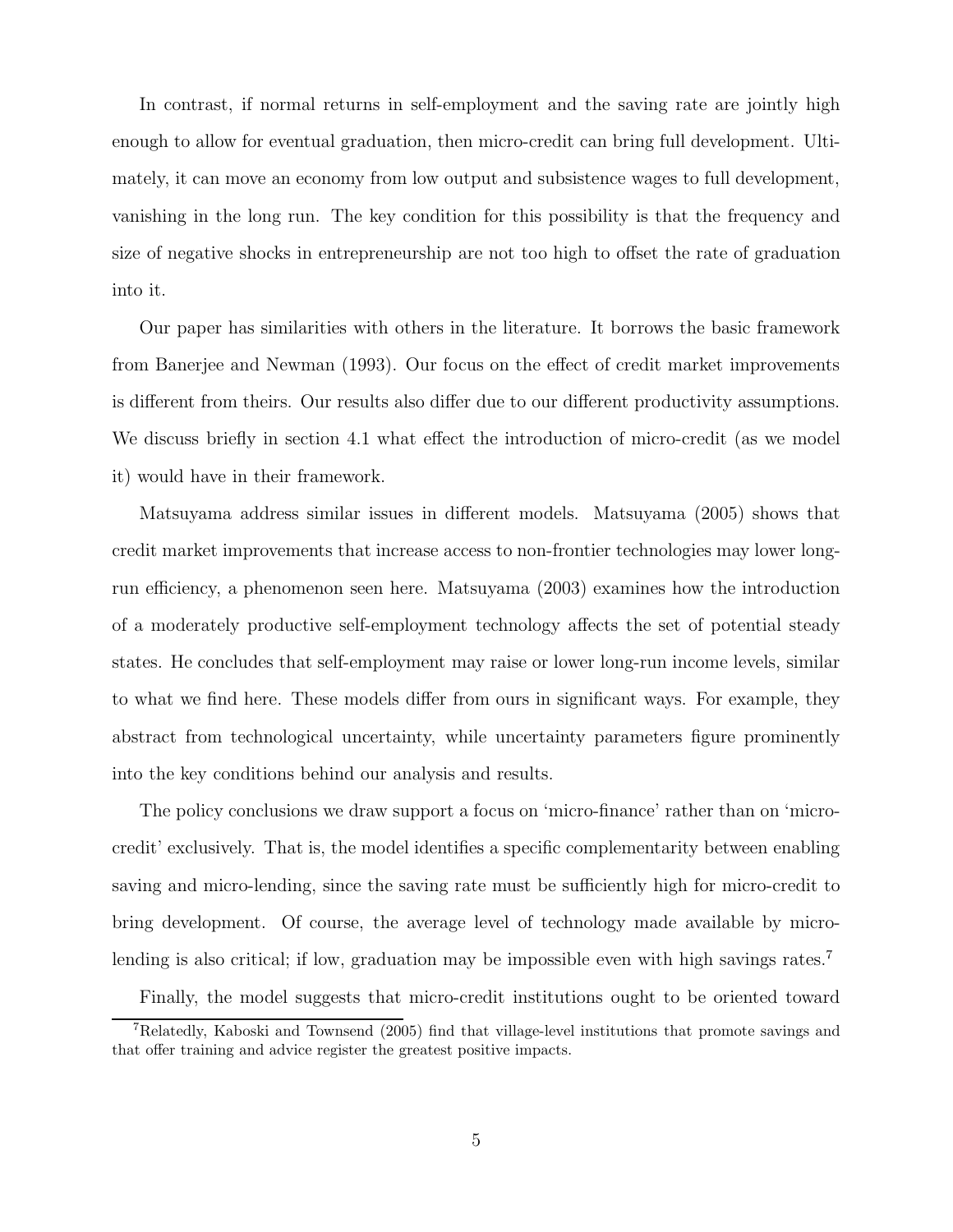graduating their borrowers toward larger undertakings, $8$  and even to different credit institutions; otherwise, their long-run impact may be limited or even harmful. A focus on graduation may make it hard to structure incentives for employees – to work themselves out of a job – and for borrowers – to repay loans when they are on the verge of graduating. Both of these incentive problems might be solved by information-sharing among credit institutions, or by micro-credit institutions aspiring not to remain exclusively micro-credit institutions forever.

Section 2 introduces the basic static elements of the model, with section 2.1 detailing the credit market and micro-credit. Section 3 introduces the dynamics. Section 4 presents the central examples and results: no graduation (section 4.1), winner graduation (section 4.2), and saver graduation (section 4.3). Section 5 discusses policy implications and concludes.

## **2 The Model**

Our model borrows significantly from Banerjee and Newman (1993, hereafter BN); major departures will be noted. At any date  $t$  there is a unit continuum of agents differing in wealth w. Let  $G_t(w)$  be the fraction of agents with wealth less than w at time t. Agents come to maturity at a random time distributed exponentially according to  $\lambda$ , independent of wealth. At the instant of maturity they engage in all economic activity. Each mature agent is then replaced by, and leaves a bequest to, an offspring. The offspring is then dormant until his random instant of maturity is realized. This process gives rise to a stationary population, with identical wealth distributions for the active population and the entire population.<sup>9</sup> We set  $\lambda \equiv 1$ .

Agents have identical preferences over own consumption C and bequest B:  $B^sC^{1-s}$ . These preferences imply a fixed fraction of income s being used as a bequest. They also

<sup>8</sup>This seems to support one of the well-known Grameen Bank 'Sixteen Decisions': "For higher income we shall collectively undertake bigger investments." See Bornstein (1997, p. 97).

<sup>&</sup>lt;sup>9</sup>See BN (p. 278). As with them, our choice of overlapping generations in continuous time is to avoid jumps and overshooting.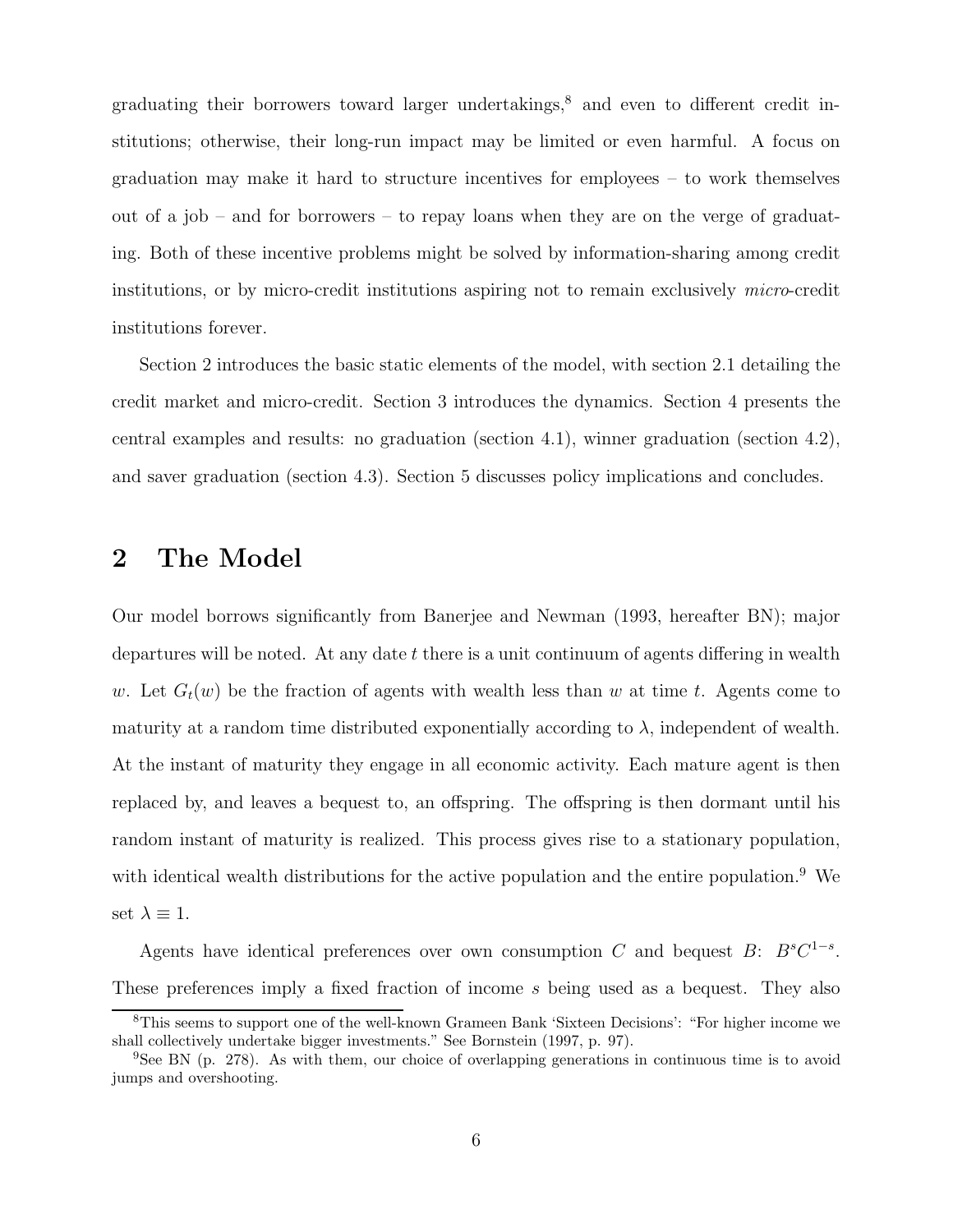imply that indirect utility is linear in income, and thus agents are risk-neutral.<sup>10</sup>

We assume a small open economy facing world (gross) interest rate  $\rho$ . To restrict attention to finite wealth accumulation, we assume  $s\rho < 1$ .

All agents are endowed with one unit of labor and choose the occupation in which to spend it. There are three production technologies available to produce the only final good: (1) a subsistence technology which requires no capital and one unit of labor; (2) a self-employment technology which requires  $K^S$  units of the final good as an initial investment and one unit of labor; and (3) an entrepreneurial technology which requires a larger investment  $K^E$  (>  $K^S$ ) and  $n\geq 1$  units of labor in addition to the entrepreneur's.

These technologies result in four occupations from which to choose: subsistence, selfemployment, entrepreneurship, and wage labor (for an entrepreneur). The subsistence technology produces  $v$  units of output. Thus an agent with endowment  $w$  who subsists ends life with a net worth of  $v + \rho w$ . Similarly, choosing to be a wage worker results in earned income of  $v_t$ , the market wage, and ending net worth of  $v_t + \rho w$ .

The remaining two occupations involve uncertainty. Self-employment produces a random rate of return  $\widetilde{R}^S$ , where this and other rates of return are taken net of the opportunity cost of capital  $\rho$ . For simplicity,  $\tilde{R}^S$  can take one of three values, high/supernormal  $(R_h^S)$ , medium/normal  $(R_m^S)$ , and low/subnormal  $(R_l^S)$ , with probabilities  $\pi_i^S$ ,  $i = h, m, l$ , respectively. We assume that the expected net return,  $\overline{R}^S$ , equals the normal return,  $R_m^S$ . A self-employed agent with wealth w ends with net worth of  $\widetilde{R}^S K^S + \rho w$ .

Entrepreneurship generates a random (net) rate of return  $\widetilde{R}^E$ .  $\widetilde{R}^E$  can take two values, high  $(R_h^E)$  and low  $(R_l^E)$ , with probabilities  $\pi_i^E$ ,  $i = h, l$ , respectively. Let  $\overline{R}^E$  denote the expected return. An entrepreneur with wealth w ends with net worth of  $\widetilde{R}^E K^E - n v_t + \rho w$ , after paying the wage bill.

Let  $\hat{v} \equiv \overline{R}^S K^S$  and  $\overline{v} \equiv \overline{R}^E K^E/(n+1)$  be the output per unit of labor of the self- $10$ See BN. Unlike them, we assume labor is supplied inelastically, which is inconsequential to the results.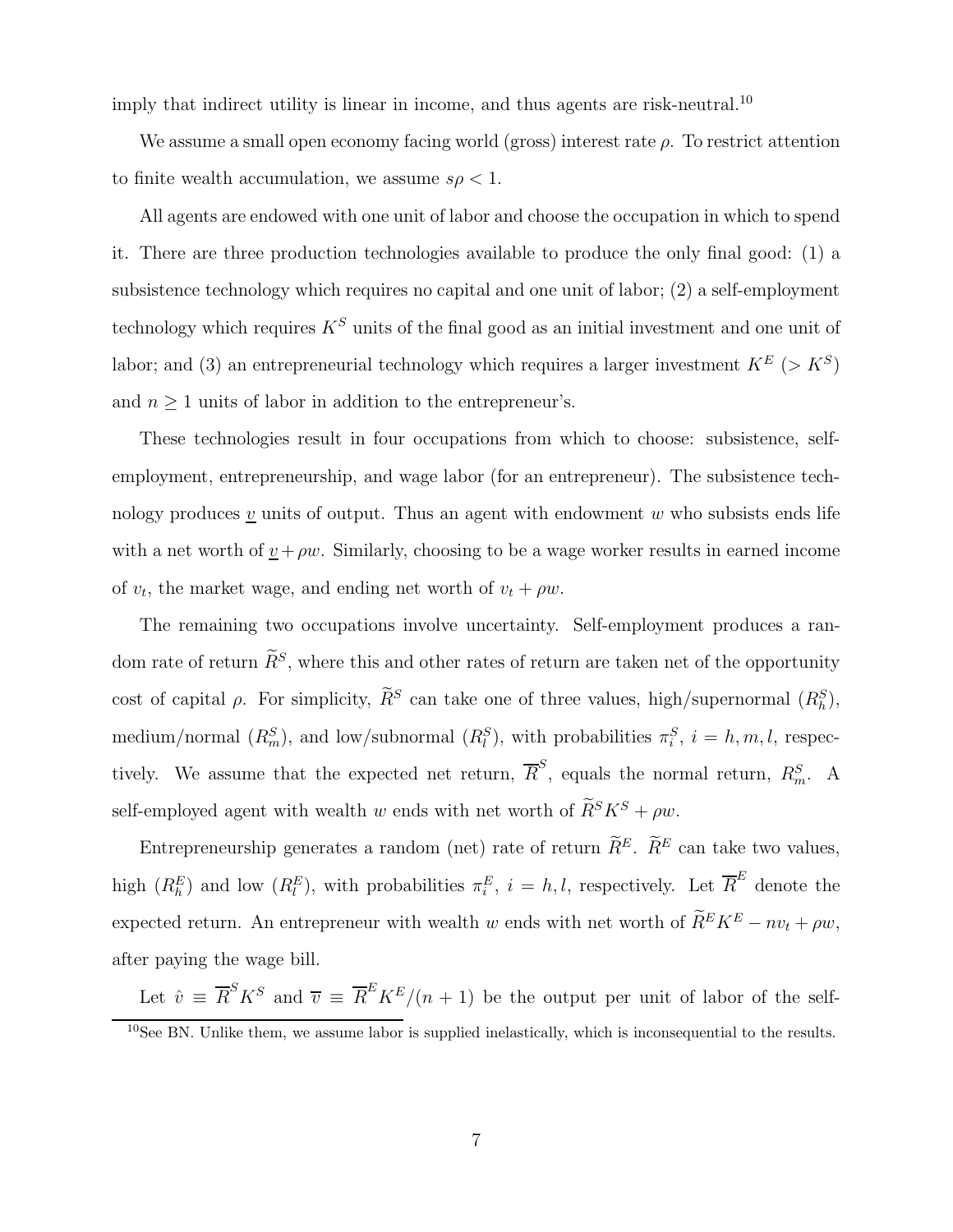employment and entrepreneurial technologies, respectively. We assume that

$$
\underline{v} < \hat{v} < \overline{v}.\tag{A1}
$$

This assumption creates a hierarchy of technologies, with entrepreneurial production most efficient and subsistence least efficient. It embodies two key ideas. One is that capital intensity is a key to productivity (since subsistence is least productive). The other is that production organized within a firm is more efficient than production organized across autonomous individuals (since entrepreneurship is more productive than self-employment). This could be due to scale economies and/or specialization, for example.

This latter assumption is our key departure from BN. In their analysis,  $K^{E} = nK^{S}$  and  $\overline{R}^E = \overline{R}^S$ ; this implies that entrepreneurship is less productive than self-employment.<sup>11</sup> We have three reasons for using a different assumption. First, the concentration of production within relatively large firms in the rich countries makes it empirically plausible. Second, we aim to assess the long-run economic impact of micro-credit as an institution that moderately increases scale and capital-intensivity, but not to the ideal levels.<sup>12</sup> It then may be useful to a stagnant economy as a stepping stone to fully efficient production, but it does not represent the ideal long-run solution. While some may dispute this, our third reason is that the results with the opposite assumption are relatively clear from the analysis already worked out in BN, making it straightforward to discuss how they would differ.

The first-best of this economy is achieved when exclusively entrepreneurial technology is used, that is, when there are  $1/(n+1)$  entrepreneurs and  $n/(n+1)$  workers. A perfect credit market would give this outcome, but we assume there are imperfections.

 $11$ Entrepreneurship uses up one unit of labor on monitoring in their model.

 $12$ Assumptions will guarantee that micro-credit promotes self-employment but not entrepreneurship.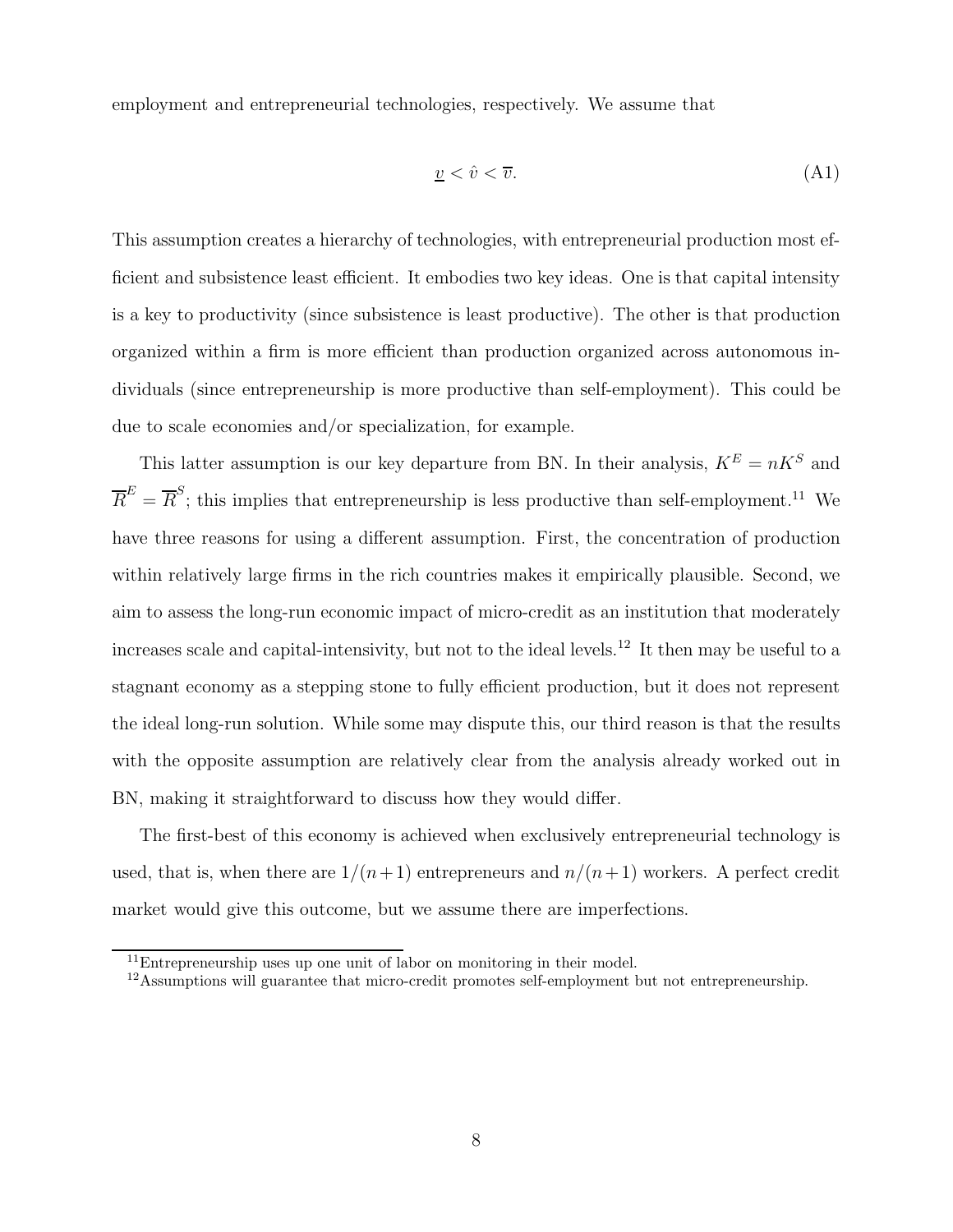#### **2.1 Credit market and micro-credit**

The credit market is competitive, leading to a (gross) interest rate of  $r = \rho$  charged on all loans that involve no default risk. Following BN, we assume a borrower always can repay but may choose not to after production. Specifically, an agent who borrows K can refuse to repay at the cost of facing a (non-monetary) punishment  $F$  with probability q and losing whatever collateral was pledged, C. Borrowers then face the choice of whether to default, saving principal and interest rK but losing collateral rC and facing expected penalty  $qF$ . If  $rK > rC + qF$ , i.e.  $C < K - qF/r$ , an agent will choose to default.

In equilibrium, lenders will demand sufficient collateral so that no default occurs. Thus  $r = \rho$ , and collateral  $C \geq w^* \equiv K^S - qF/\rho$  is required from any agent seeking to become selfemployed and  $C \geq w^{**} \equiv K^E - qF/\rho$  from any agent seeking to become an entrepreneur.<sup>13</sup> We assume the credit market imperfection is severe enough  $(qF \text{ small enough})$  so that  $w^* > 0$ .

The credit market imperfection divides the population into three classes that differ in occupational possibilities. The wealthiest class, those with  $w>w^{**}$ , can choose any occupation. We call them the "entrepreneurial class", or for convenience, the "upper class"and let  $P_t^U \equiv 1 - G_t(w^{**})$  denote their measure at date t. Similarly, the "lower class" with wealth  $w < w^*$  can only subsist or work for wages; its measure is  $P_t^L \equiv G_t(w^*)$ . Finally, the residual "middle class" can choose any occupation but entrepreneurship; its measure is  $P_t^M \equiv G_t(w^{**}) - G_t(w^*).$ 

Micro-credit is introduced in a simplistic but plausible way. We follow the strand of literature that views micro-credit as innovative use of joint liability contracts to enable more efficient lending to low-wealth borrowers. Specifically, as in Besley and Coate (1995, hereafter BC), micro-credit makes default less attractive by harnessing social penalties.

Assume the lender pairs borrowers together in groups of two and makes each one responsible for the other's repayment. Specifically, if borrowers  $i$  and  $j$  are paired together and  $j$ 

 $13$ In this model, an agent partially or fully self-financing is equivalent to an agent financing the full amount externally, since wealth is equally effective as collateral or productive capital. We can thus think of all agents as financing externally.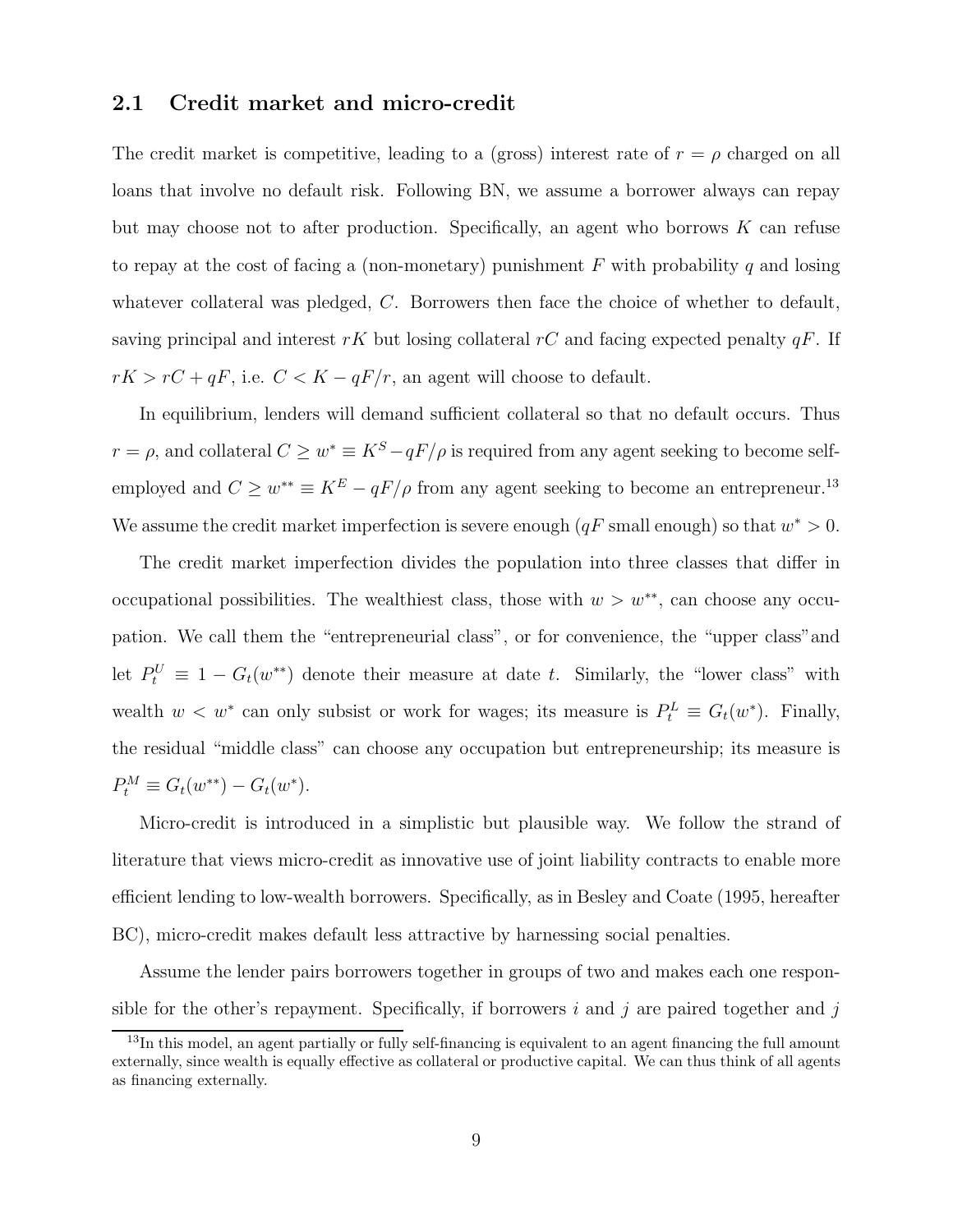defaults, *i* faces penalty  $F'$  with probability  $q'$ ; and vice versa. This penalty is additional to any potential penalty incurred for his own default  $(F)$ . The additional penalty would be ineffective in encouraging repayment if not for the threat of social penalties – ostracism, withholding of informal aid or insurance, or the breaking of productive relationships – being imposed on a delinquent borrower. Thus, we follow BC in assuming a social penalty function. Let  $\phi_j = \phi(q'F', w_j)$  be the expected penalty imposed by i on j when j owns wealth  $w_j$ , defaults, and causes i to face additional expected penalty  $q'F'$ . It is plausible to assume (as do BC) that  $\phi(\cdot, \cdot)$  increases in  $q'F'$ , the degree of harm to the partner caused by the default. More central is our assumption that  $\phi(\cdot, \cdot)$  is decreasing in wealth w, i.e. that wealthier borrowers are less vulnerable (on average) to social penalties. We discuss this assumption below.

Repayment calculus changes with micro-credit. If a borrower of wealth  $w$  chooses to default rather than repay, he saves principal and interest  $\rho K$ , loses collateral  $\rho C$  and faces expected penalty  $qF$ , as before; in addition, there is the social penalty for defaulting,  $\phi(q'F', w)$ . (He may also be penalized  $q'F'$  by the lender for his partner's default, but this is independent of his own repayment decision.) Thus if  $\rho K > \rho C + qF + \phi(q'F', w)$ , i.e.  $C < K - qF/\rho - \phi(q'F', w)/\rho$ , default will occur.

Note that if  $\phi(q'F', w) \equiv \phi$ , i.e. the social penalty is independent of the wealth level, then the introduction of micro-credit will reduce the wealth cutoffs  $w^*$  and  $w^{**}$  by the same amount,  $\phi/\rho$ . On the other hand, if  $\phi(q'F', w)$  is decreasing in w, it is straightforward to show that the wealth cutoff  $w^*$  will decline more than  $w^{**}$ ;<sup>14</sup> higher-wealth agents are less affected because they face weaker social penalties. For concreteness, we make the extreme but simplifying assumption that  $\phi(q'F', w) = \phi$  if  $w < K^S - qF/\rho$  and  $\phi(q'F', w) = 0$ otherwise. This implies that micro-credit lowers  $w^*$  without affecting  $w^{**}$ .

How plausible is this assumption? We offer three justifications. First, empirically micro-

<sup>&</sup>lt;sup>14</sup>Unless  $\partial \phi / \partial w > -\rho$ , there could be non-convexities in the sets of wealth levels that allow for selfemployment and entrepreneurship, respectively. Single cutoff wealth levels would then be insufficient to describe the sets.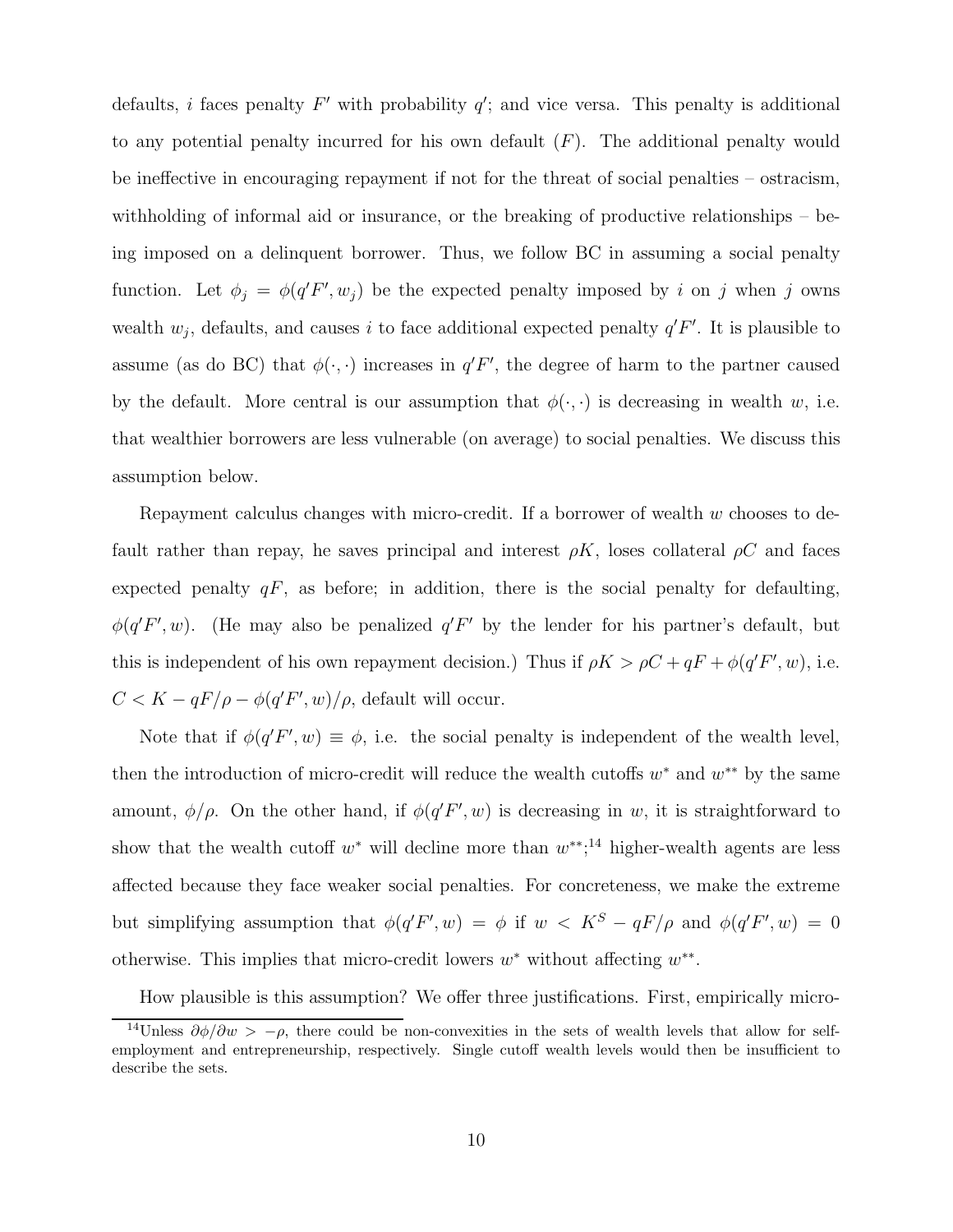lending is almost exclusively targeted at low-wealth borrowers, often engaged in small-scale self-employment activities.<sup>15</sup> Our assumption matches this empirical regularity. It is also plausible that dependence on informal insurance networks, which can be the basis for informal penalties,<sup>16</sup> declines with wealth. Second, the assumption can be viewed definitionally. Essentially, we are defining micro-credit as a credit market improvement that expands access to small-scale self-employment technology, but not (directly) to large-scale industrial technology. Even if the underlying mechanism we use is debatable,  $17$  the resulting definition seems unexceptionable (especially given the term itself, "micro"-credit). To the extent it is not, our third reason is that the effect of this assumption will be relatively straightforward to see in our final analysis.

In summary, micro-credit is modeled as a pure, if limited, improvement in the credit market. It has the immediate effect of growing the middle class  $P_t^M$  at the expense of the lower class  $P_t^L$ , without changing the upper class  $P_t^U$ .

#### **2.2 Labor market equilibrium**

Occupational choices depend on the equilibrium wage. The wage in turn depends on the wealth distribution as summarized through  $P_t^U$ ,  $P_t^M$ , and  $P_t^L$ , since these determine labor supply and demand; these are graphed in Figure 1.

Labor demand can only arise from the upper class, who are able to become entrepreneurs. Given assumption A1, it is straightforward to show that entrepreneurship gives the best payoff as long as  $v_t < \overline{v}$ . This critical wage  $\overline{v}$  equates the wage labor payoff,  $v_t$ , with the

<sup>&</sup>lt;sup>15</sup>The assumption that the self-employed hire no workers does not appear to be essential. We conjecture that the results of this paper would not change qualitatively if the self-employed hired workers. The key results depend on greater productivity and capital scale in entrepreneurship.

<sup>&</sup>lt;sup>16</sup>Paal and Wiseman (2005) model loan repayment incentives in the context of informal insurance networks.

<sup>&</sup>lt;sup>17</sup>There are alternative routes to the same definition. One could assume the social penalty is occupationspecific, positive for self-employment and zero for entrepreneurship. This would be justified if the entrepreneurial technology had to be employed in an anonymous or high-mobility urban context, while the self-employment technology could be operated in a village, with tight social networks. Banerjee and Newman (1998) tell a related story. Madajewicz (2005) shows in a hidden action environment how joint liability loans may not be optimal for higher-wealth borrowers since the increased risk dominates the benefit of increased monitoring incentives. Finally, one could simply assume that micro-credit is targeted at borrowers below a certain wealth level.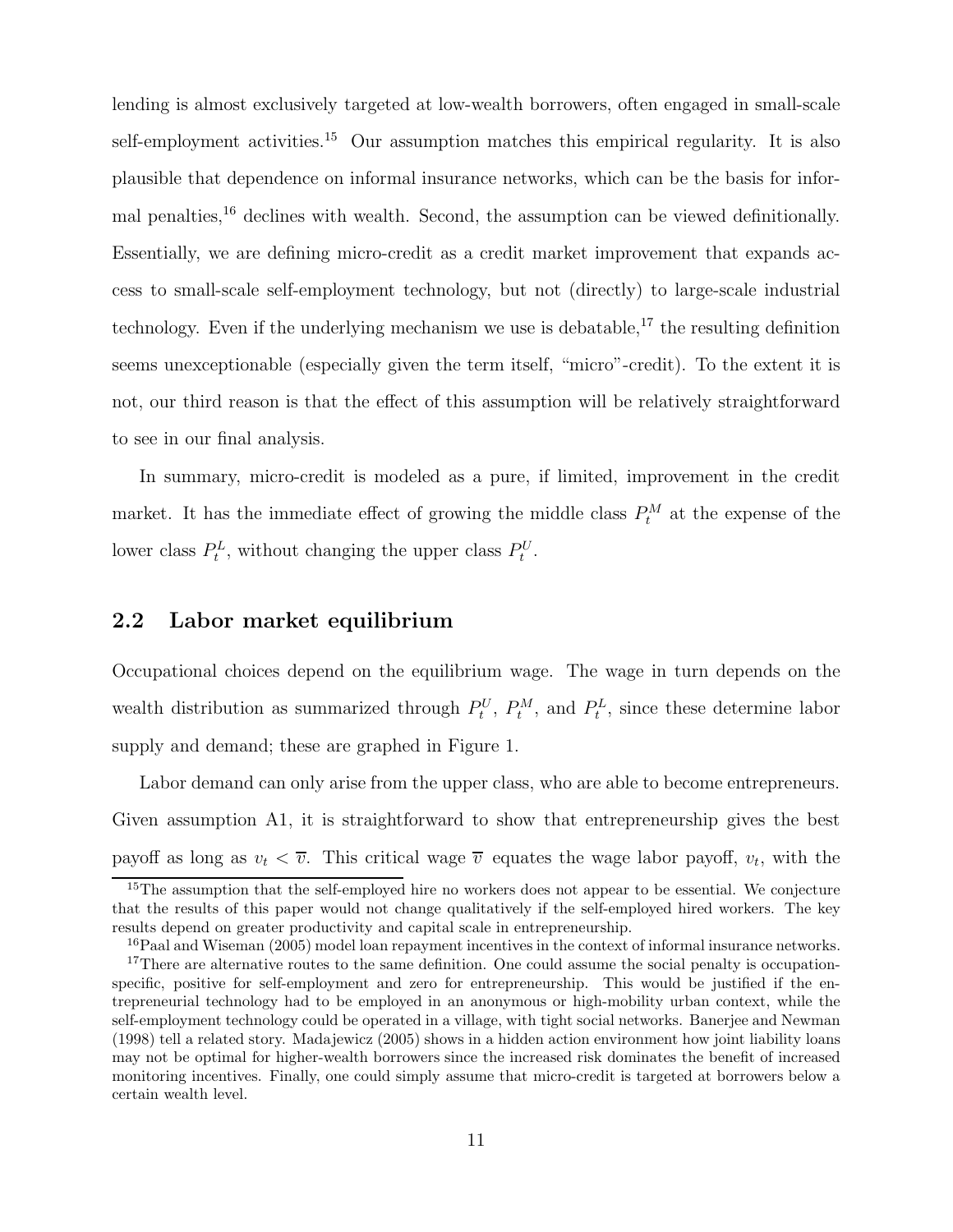expected entrepreneurial payoff,  $\overline{R}^E K^E - n v_t$ . If  $v_t > \overline{v}$ , wage labor gives the highest payoff. Thus, since each entrepreneur hires n workers, total demand will be  $nP_t^U$  if  $v_t < \overline{v}$ ; 0 if  $v_t > \overline{v}$ ; and any amount in  $[0, nP_t^U]$  if  $v_t = \overline{v}$ , since the upper class are then indifferent between wage labor and entrepreneurship.

Turning to labor supply, note that there are three levels for the wage that put wage labor on a par with the three respective occupations:  $\underline{v}$  for subsistence,  $\overline{v}$  for entrepreneurship, and  $\hat{v}$  for self-employment. Given the occupational restrictions placed by the credit market, labor supply is then zero when  $v_t < v_t$ ;  $P_t^L$  when  $v_t < v_t < \hat{v}$ ;  $P_t^L + P_t^M$  when  $\hat{v} < v_t < \overline{v}$ ; and 1 when  $\overline{v} < v_t$ . If  $v_t$  equals  $\underline{v}$ ,  $\hat{v}$ , or  $\overline{v}$ , a mass of agents is indifferent between labor and some other occupation, and labor supply can take any value between its limits from below and above.

Combining supply and demand leads to one of the following three equilibrium wages.<sup>18</sup>

- If  $nP_t^U < P_t^L$ , the equilibrium wage rate is  $v_t = \underline{v}$ .
- If  $P_t^L < nP_t^U < P_t^L + P_t^M$ , the equilibrium wage rate is  $v_t = \hat{v}$ .
- If  $P_t^L + P_t^M < nP_t^U$ , that is,  $P_t^U > 1/(1 + n)$ , the equilibrium wage rate is  $v_t = \overline{v}$ .

In the first case, the pool of potential entrepreneurs is too small relative to the population whose only options are wage labor or subsistence. The wage is bid down to subsistence level. All upper-class agents take advantage of the low wages to become entrepreneurs; all middleclass agents choose self-employment; and some of the lower class work in firms  $(nP_t^U)$  while the rest subsist  $(P_t^L - nP_t^U)$ .

In the second case, there are enough potential entrepreneurs to need some middle-class workers, so they pay  $\hat{v}$ . All upper-class agents become entrepreneurs, all lower-class and some middle-class agents become workers, and the rest of the middle-class  $(1 - (n + 1)P_t^U)$ become self-employed.

<sup>&</sup>lt;sup>18</sup>BN are left with two potential wages rather than three due to their assumption that self-employment is more productive than entrepreneurship.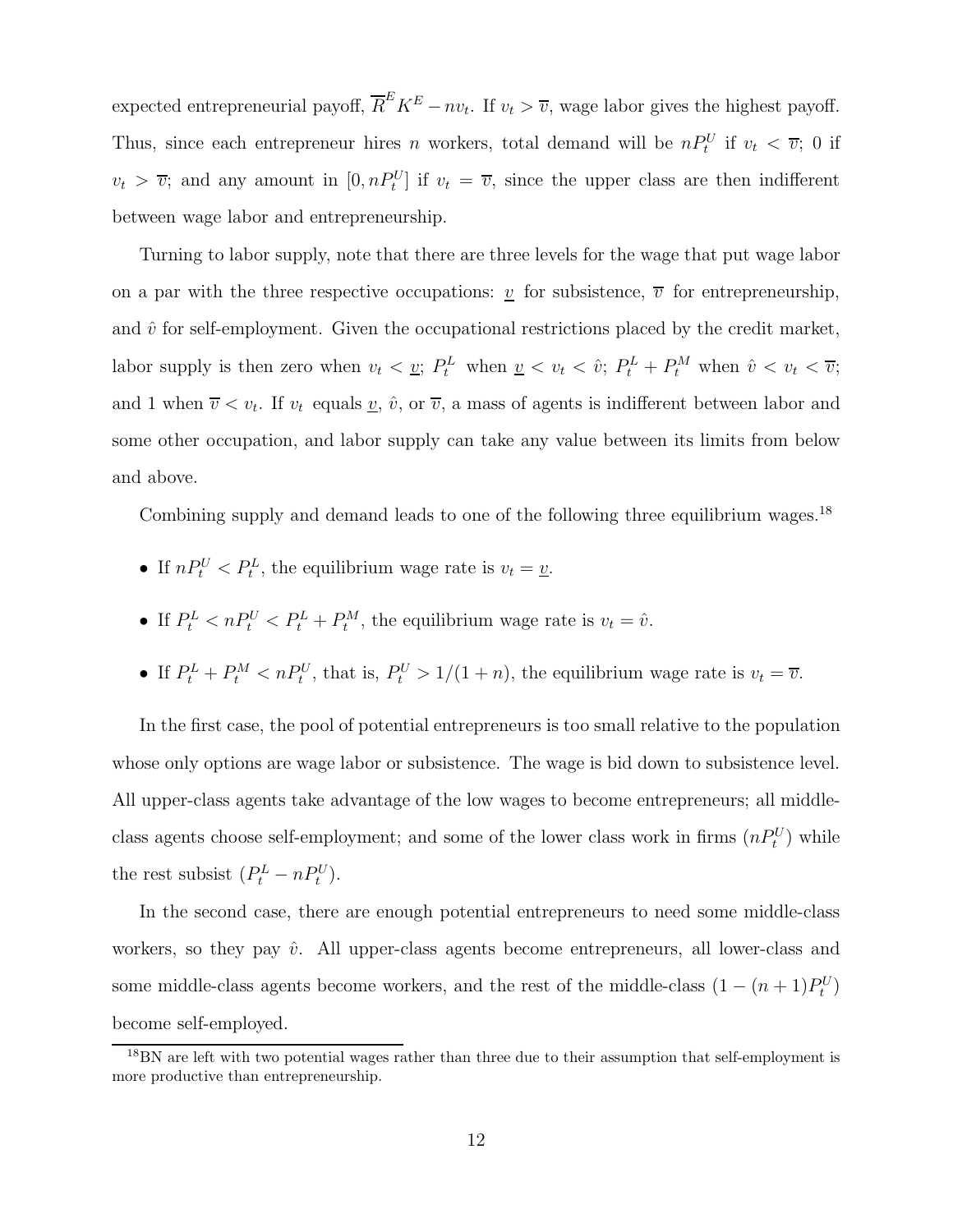In the third case, the potential entrepreneurial pool is so large that it needs to attract some of its own members to work. The equilibrium wage makes working in a firm as attractive as running one. All lower- and middle-class agents, and some upper-class agents, become workers and receive the same labor income<sup>19</sup> as entrepreneurs (in expected value). Since everyone in this economy is working in a firm with the entrepreneurial technology, the highest aggregate output is achieved; and the high wages guarantee perfect equality in (expected) income.

The wealth distribution thus determines the current wage rate, which in turn determines occupations, incomes, and the future wealth distribution.<sup>20</sup> We turn now to these wealth dynamics.

### **3 Dynamics**

In section 3.1, we present the family wealth dynamics under each of the three potential equilibrium wages discussed above. Section 3.2 considers aggregate wealth dynamics.

### **3.1 Family dynamics**

An agent passes a fraction s of his ending net worth to his offspring. Let  $V(v_t, w)$  be the occupation-specific income earned by an agent of wealth  $w$  who comes to maturity when the wage is  $v_t$ ; these values are readily calculated from the discussion of the three cases in section 2.2. The bequest his offspring receives, i.e. his offspring's wealth, is then  $w' = s[V(v_t, w) + \rho w].$ 

Recall from section 2.2 that  $P_t^U$  and  $P_t^L$  are the only features of the wealth distribution needed to calculate the wage  $v_t$  at any time  $t^{21}$ . However, generally the entire wealth distri-

<sup>&</sup>lt;sup>19</sup>Throughout the paper, we use "labor income" and "income" as shorthand for the occupation-specific component of income. That is, it excludes the interest income  $\rho w$ .

<sup>&</sup>lt;sup>20</sup>The cases where  $nP_t^U$  exactly equals either  $P_t^L$  or  $P_t^L + P_t^M$  can see any of a range of wages. We assume the highest possible wage prevails in these cases.

 ${}^{21}P_t^M$  is calculated from these as the remainder from one.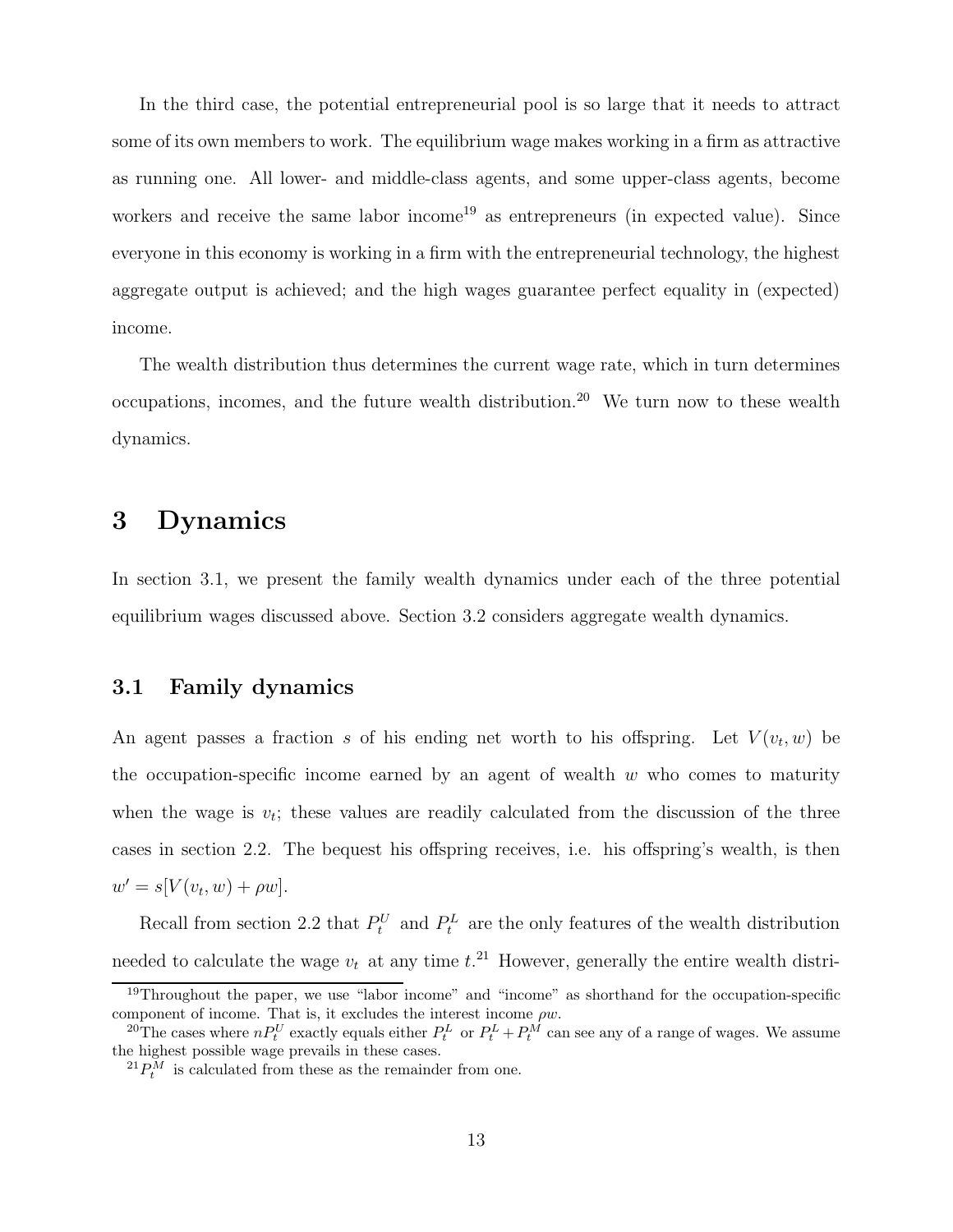bution is needed in order to track the evolution of  $P_t^U$  and  $P_t^L$  over time. For tractability, we follow BN and restrict analysis to cases where the wealth *class* of any agent, along with the resolution of uncertainty, is sufficient to determine the wealth class of his offspring. This dramatically reduces the state-space, to the two-dimensional simplex  $(P_t^L, P_t^U)$ .

One set of parameter values allowing for this dimensional reduction is displayed graphically in Figure 2. There are three panels, since family transitions will depend on the wage rate prevailing at the time of activity. The first panel corresponds to  $v_t = v$ . At this wage the lower class work or subsist to earn  $\underline{v}$ . The graph depicts them as stuck in the lower class: given the saving and interest rates, they can never accumulate enough to finance selfemployment.<sup>22</sup> The middle class are all self-employed. The graph depicts them remaining in the middle class if they earn normal returns, graduating to the upper class if they receive supernormal returns, and falling into the lower class if they receive subnormal returns. Finally, the upper class work as entrepreneurs. The graph depicts them always earning enough to stay in the upper class: even if unlucky, the wage bill is low enough to keep them wealthy.

These parameters guarantee that in order to know an agent's offspring's class, it is sufficient to know the agent's current class (along with the resolution of uncertainty, in some cases). Beyond this, how plausible are the assumptions embodied in the first panel? It is common in these kinds of models to assume that subsistence technology leads to a poverty trap, i.e. does not provide an exit from low wealth through accumulation. Our assumptions about self-employment are flexible in allowing transit to any class; the restriction is that the normal (mean) return guarantees staying in the middle class. This seems plausible. It restricts "graduation" from the middle to the upper class to those earning supernormal returns, i.e. the "winners". We use an alternative assumption, that accumulation of normal self-employment returns enables graduation, in section 4.3.

The second panel applies to  $v = \hat{v}$  and differs from the first in two regards. First, the lower class now earn wages equal to the expected payoff from self-employment; we assume

<sup>&</sup>lt;sup>22</sup>The condition for this is  $s(\underline{v} + \rho w^*) < w^*$ , that is,  $s\underline{v}/(1 - s\rho) < w^*$ .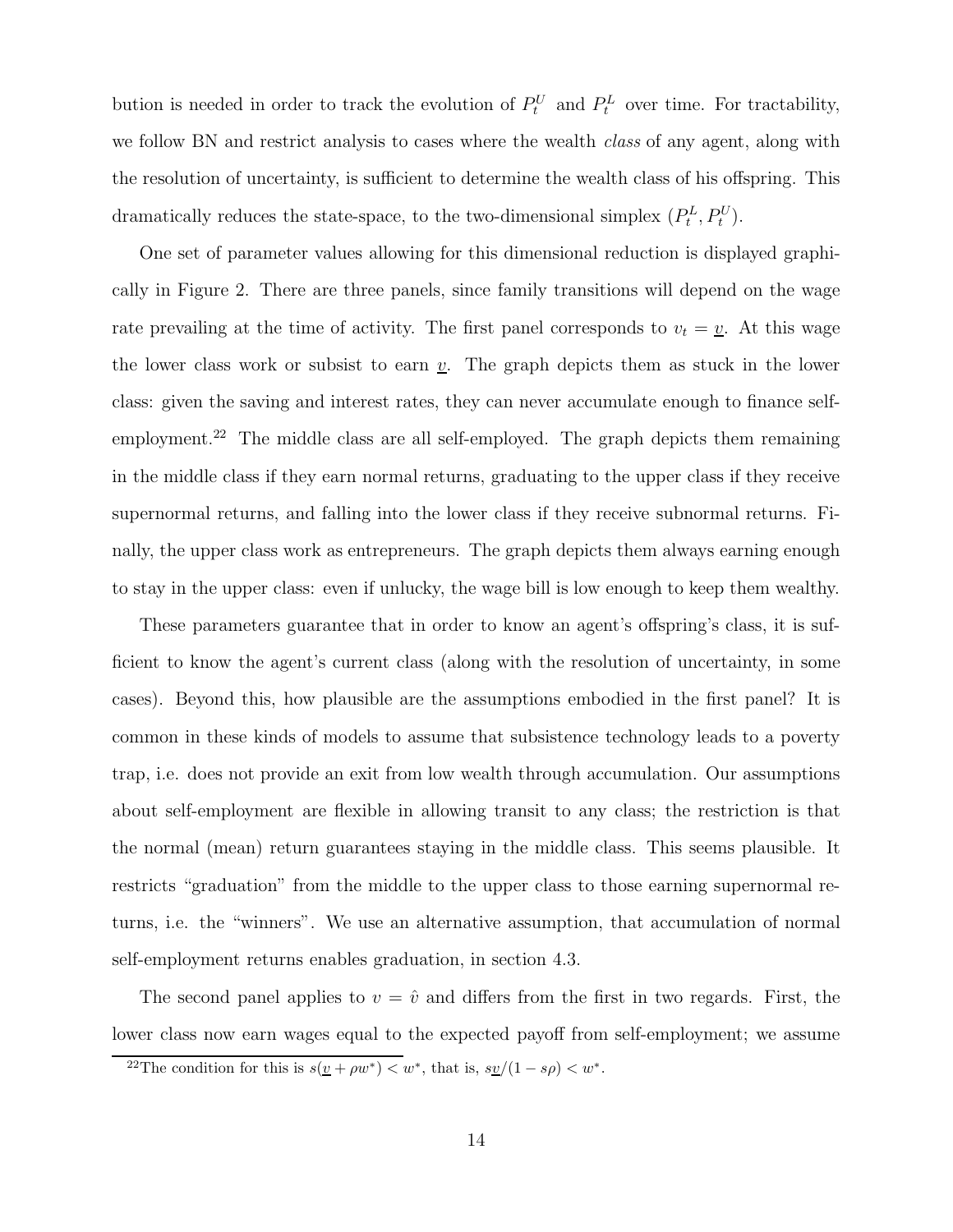this is sufficient to transit to the middle class. Second, unlucky entrepreneurs face a high enough wage bill that they drop to the middle class. This plausible assumption drives some of our later results, but not key propositions 1 and 2. The middle class payoffs are unchanged since they continue to choose self-employment, or else work for similar wages.

The third panel applies to  $v = \overline{v}$ . There, wages are so high that both low- and middle-class families transit to the upper class. The down side is that unlucky entrepreneurs now transit to the lower class after paying the high wage bill. Our results would be equivalent if unlucky entrepreneurs transited to the middle class – everyone earns the same high (expected) income regardless, and the dynamics will guarantee that the wage remains high if it ever gets high.

### **3.2 Aggregate dynamics**

Given the family wealth evolution described in the previous section and Figure 2, we can accomplish our ultimate objective: tracing the economy-wide wealth and income distributions. Each of the panels in Figure 2 leads to a pair of first-order differential equations in  $P_t^L$  and  $P_t^U$ . For example, when  $v_t = \underline{v}$ 

$$
\dot{P}_t^U = \pi_h^S (1 - P_t^L - P_t^U) \n\dot{P}_t^L = \pi_l^S (1 - P_t^L - P_t^U).
$$
\n(1)

These equations reflect the fact that when  $v_t = v$  the only class mobility comes from the middle class,<sup>23</sup> all of whom are self-employed. A fraction  $\pi_h^S$  of the middle class who are active at date t are winners and graduate to the upper class, causing  $P_t^U$  to grow. Similarly, a fraction  $\pi_l^S$  are unlucky and drop to the lower class, causing  $P_t^L$  to grow.

When  $v_t = \hat{v}$ ,

$$
\dot{P}_t^U = \pi_h^S [1 - (n+1)P_t^U] - \pi_t^E P_t^U
$$
\n
$$
\dot{P}_t^L = \pi_l^S [1 - (n+1)P_t^U] - P_t^L.
$$
\n(2)

<sup>23</sup>Again, the middle class is fully determined by  $P_t^L$  and  $P_t^U$ :  $P_t^M = 1 - P_t^L - P_t^U$ .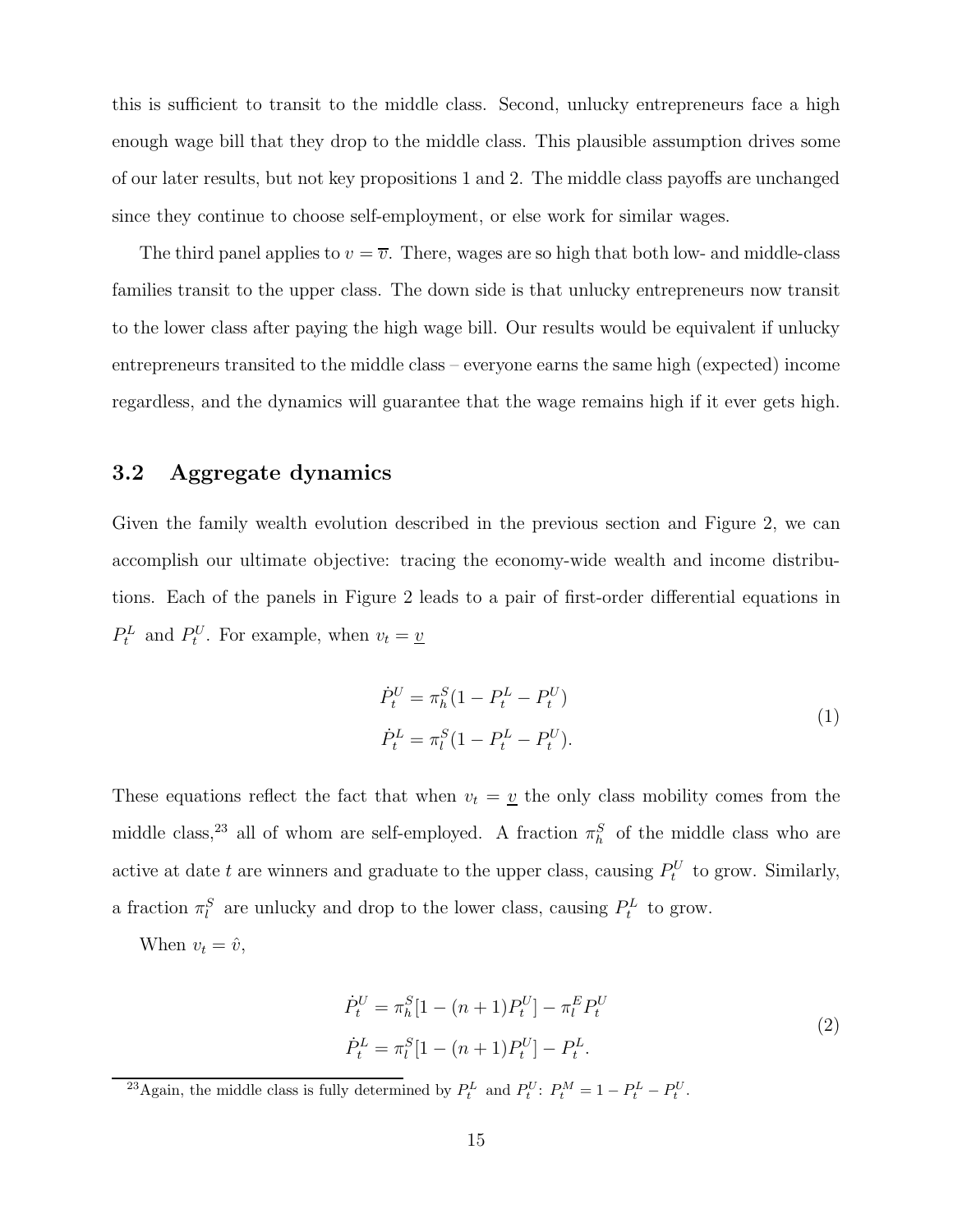Again, the middle class provides mobility, but only those who are self-employed. Recall that the middle class divides itself between wage labor and self-employment when  $v_t = \hat{v}$ . In fact, the entire population is running in or working in a firm except the self-employed middle class. Since there are  $P_t^U$  firms, the measure of self-employed must be  $1-(n+1)P_t^U$ . Mobility also comes from active lower class agents; at this wage they immediately move up to the middle class (hence the  $-P_t^L$  term in  $\dot{P}_t^L$ ). Active upper class agents whose firms perform poorly now drop out of the upper class (hence the  $-\pi_l^E P_t^U$  term in  $\dot{P}_t^U$ ).

When  $v_t = \overline{v}$ ,

$$
\dot{P}_t^U = (1 - P_t^U) - \frac{\pi_l^E}{n+1} \n\dot{P}_t^L = -P_t^L + \frac{\pi_l^E}{n+1}.
$$
\n(3)

The first term in  $\dot{P}_t^U$  is because everyone not in the upper class transits there  $(1 - P_t^U)$ , due to the high wages. The second term reflects the fraction of unlucky entrepreneurs who drop to the lower class. The maximum number of entrepreneurs in the economy is  $1/(n+1)$ ; this is also the actual number whenever the wage is this high. The first term in  $\dot{P}_t^L$  is because the active lower class agents transit out of it; the second term captures the unlucky entrepreneurs.

The economy can be described at any time  $t$  by a point on the two-dimensional simplex  $(P_t^L, P_t^U)$ ; see Figure 3. This triangle is subdivided into three "regions" corresponding to the three equilibrium wages (see section 2.2). Points in the upper triangle where  $P_t^U > 1/(n+1)$ involve the high wage  $v_t = \overline{v}$ . Points in the lower right triangle where  $P_t^U < P_t^L/n$  involve the low wage  $v_t = v$ . The remaining triangle involves the medium wage,  $v_t = \hat{v}$ . The economy's initial location thus determines which of the dynamics (equations 1-3) apply at the outset and whether the economy may ultimately progress to higher wages and greater efficiency.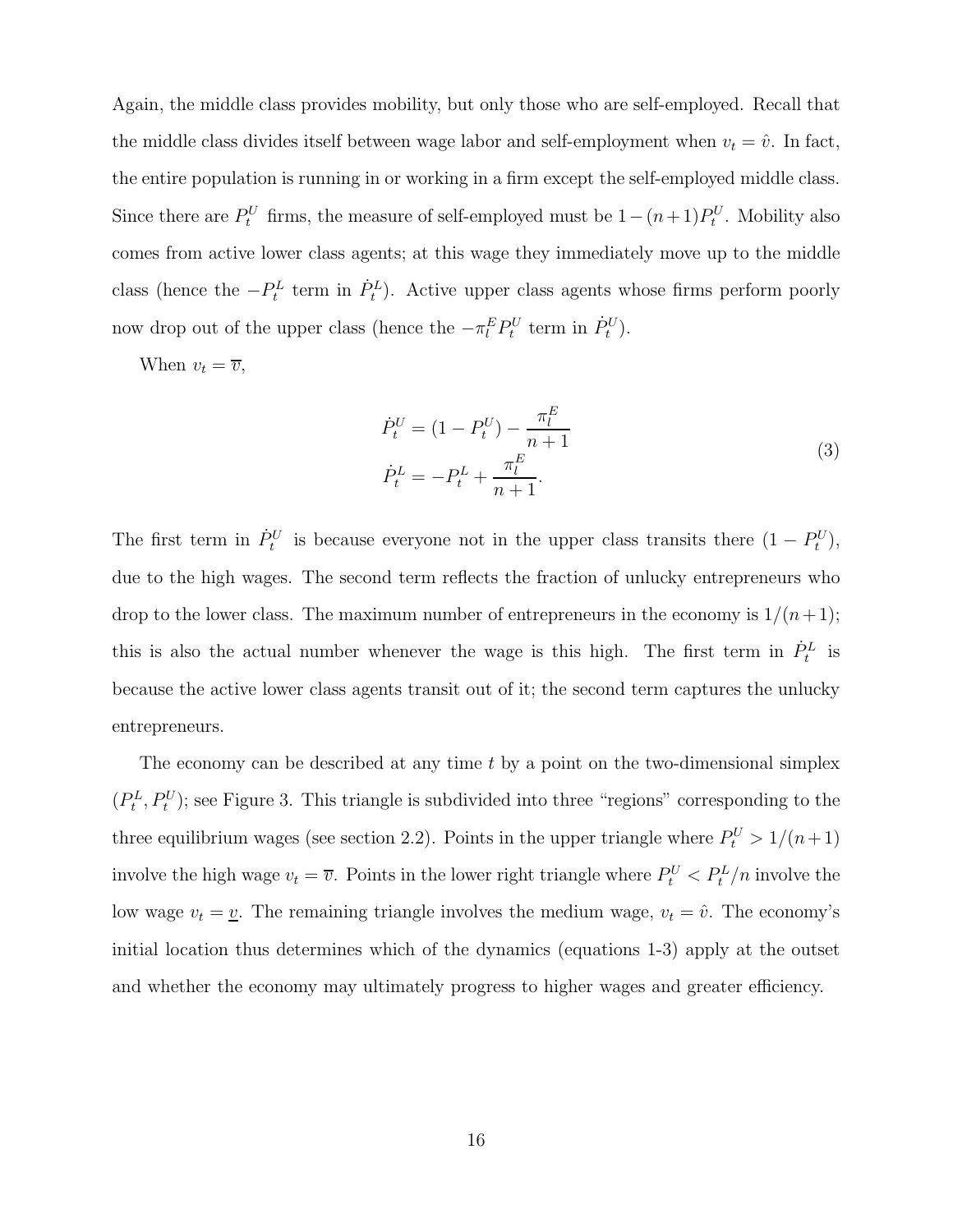### **4 Micro-Credit and long-run development**

We illustrate the possibilities opened up by micro-credit through several examples. Our strategy is to compare the long-run outcomes of two initially identical economies, only one of which experiences the introduction of micro-credit.

#### **4.1 Dynamics with no graduation**

Consider the simple case in which uncertainty in self-employment returns is eliminated:  $\pi_h^S, \pi_l^S = 0$ . Here there is no way to graduate upward from the middle class.

Figure 3 shows the evolution of the wealth distribution. We see from equations 1 that  $\dot{P}_t^U = \dot{P}_t^L = 0$  in the <u>v</u>-region.<sup>24</sup> Each class is absorbing, so that a wealth distribution in this region stagnates at the same location forever; see point  $SS$  in Figure 3. A wealth distribution in the  $\hat{v}$ -region, however, converges to the origin (point  $\widehat{SS}$ ), since both  $\dot{P}_t^U$ and  $\dot{P}_t^L$  are negative (equations 2).<sup>25</sup> The  $\hat{v}$ -region thus involves shrinking upper and lower classes (the latter due to high wages, the former due to bad shocks) and an absorbing middle class; in the end, all are self-employed. In the  $\overline{v}$ -region, any distribution converges to point  $\overline{SS}$  defined as  $(P_{\overline{SS}}^L, P_{\overline{SS}}^U) = (\frac{\pi_i^E}{n+1}, 1 - \frac{\pi_i^E}{n+1})$ .<sup>26</sup> All agents are employing the most efficient technology and have the same expected income. Finally, notice that each region of the simplex is self-contained, that is, there are no paths from one wage region to another.

We can compare the (labor) income distributions of these possible long-run economies in terms of both average level, inequality, and poverty. To facilitate discussion about poverty, we assume the poverty line  $p$  satisfies

$$
\underline{v} < p < \hat{v}.\tag{A2}
$$

As mentioned, economy  $\overline{SS}$  involves use of only the most efficient technology; further,

<sup>&</sup>lt;sup>24</sup>Of course,  $\dot{P}_t^M = -(\dot{P}_t^U + \dot{P}_t^L)$  is also zero here.

<sup>&</sup>lt;sup>25</sup>One can show that the trajectory stays within the  $\hat{v}$ -region.

<sup>&</sup>lt;sup>26</sup>One can show that the trajectory stays within the  $\overline{v}$ -region.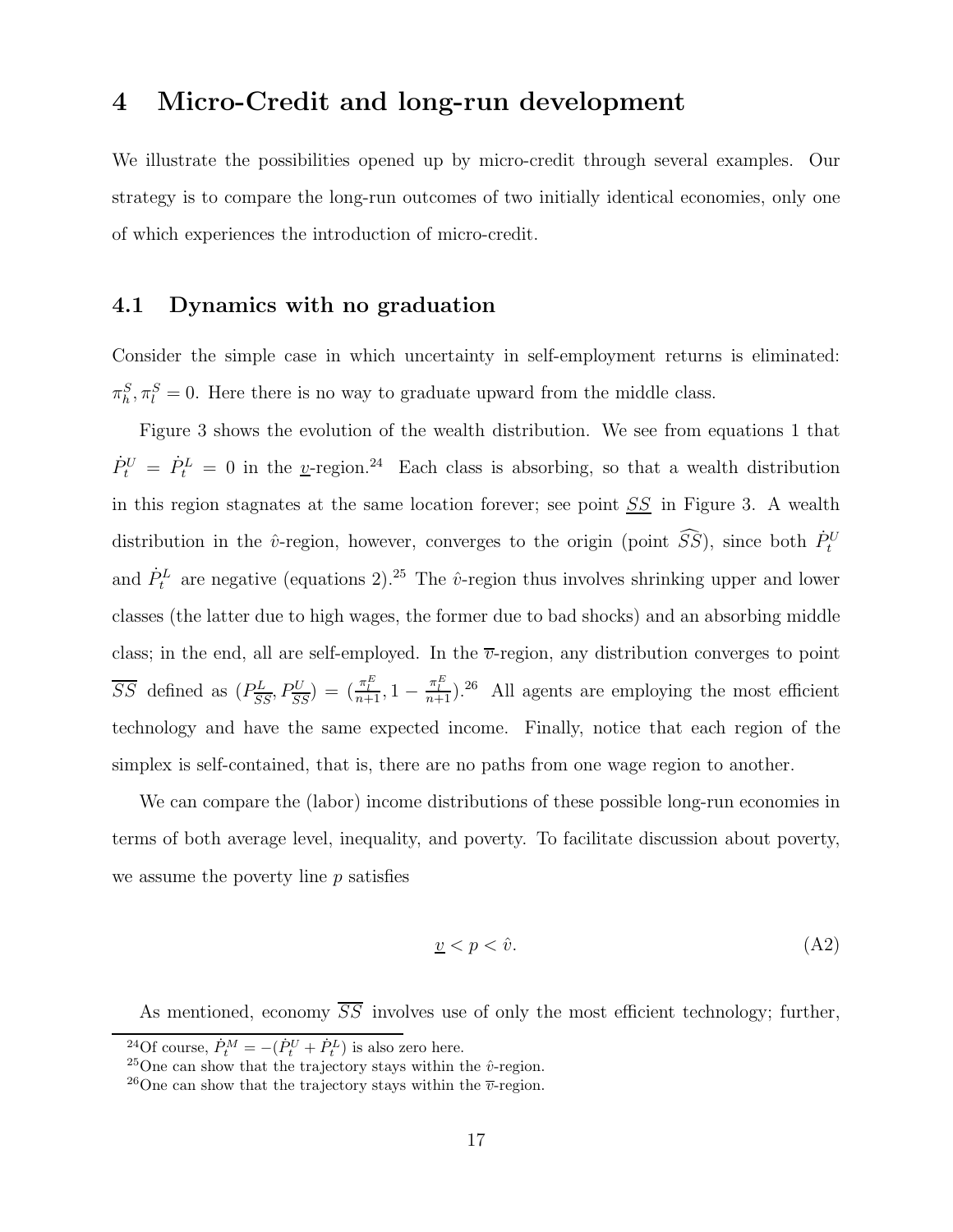everyone earns  $\bar{v}$  (in expected value), so there is no poverty or inequality. We refer to this ideal outcome as synonymous with "development". Economy  $SS$  also has perfect equality and no poverty since everyone is self-employed. Average income is of course lower, though, at  $\hat{v}$ . Finally, economy  $SS$  clearly has higher poverty and inequality than the others, as the lower class earn  $\underline{v}$ , the middle class earn  $\hat{v}$ , and the upper class earn  $\overline{R}^E K^E - n\underline{v}$ . Average income is a weighted average of the three technologies' productivities. It is thus clearly lower than at  $SS$ , but can be higher than at  $SS$ , since it involves both more entrepreneurship and more subsistence. In particular, there is a critical line from the origin, with slope less than  $1/n$  and therefore lying in the <u>v</u>-region. If  $P_0^U/P_0^L$  is high enough so that <u>SS</u> lies above this line, then  $SS$  has higher income than  $SS$ ; and vice versa.<sup>27</sup>

Now imagine two economies at <u>SS</u> and the introduction of micro-credit in one. Can this financial development bring the economy to development? Recall from section 2.1 that the introduction of micro-credit is equivalent to a decline in  $P_t^L$  mirrored by a rise in  $P_t^M$ , with  $P_t^U$  unchanged. In Figure 3 this would be represented by a leftward shift from point SS. There are two qualitative cases to consider. First, micro-credit may impact few enough people that the economy remains in the <u>v</u>-region (pictured as the shift to  $SS'$ ). The only change in the economy is that the agents impacted by micro-credit move from subsistence or wage labor to self-employment. Clearly, average income rises and poverty falls. The new and old Lorenz curves cross, though, so inequality is less clear; but the new generalized Lorenz curve dominates the old one.<sup>28</sup> Second, micro-credit may impact enough people, that is, improve enough agents' productive options, to raise the wage to  $\hat{v}$  (pictured as the shift to  $SS'$ ). As analyzed above, this economy will converge to steady state  $SS$ , getting rid of inequality and poverty, but potentially lowering total output if the initial point  $SS$  was high enough.<sup>29</sup>

<sup>&</sup>lt;sup>27</sup>Income at <u>SS</u> can be written as  $(n+1)P_0^U \cdot \overline{v} + P_0^M \cdot \hat{v} + (P_0^L - nP_0^U) \cdot \underline{v}$ . The slope of the critical line the *v* region is then calculated as  $1/[n(1 + \frac{\overline{v} - \hat{v}}{v}n + 1)]$ in the <u>*v*</u>-region is then calculated as  $1/[n(1 + \frac{\overline{v} - \hat{v}}{\hat{v} - \underline{v}} \frac{n+1}{n})].$ 

<sup>&</sup>lt;sup>28</sup>The generalized Lorenz curve is the Lorenz curve multiplied by the mean income. Generalized Lorenz dominance is the extension of Lorenz dominance to generalized Lorenz curves.

<sup>&</sup>lt;sup>29</sup>Note that even if  $\pi_l^E = 0$ , so that the higher wages do not hurt entrepreneurs' class transitions, development cannot be reached. In this case, the steady state will be horizontally to the left at  $(P_0^U, 0)$ . However,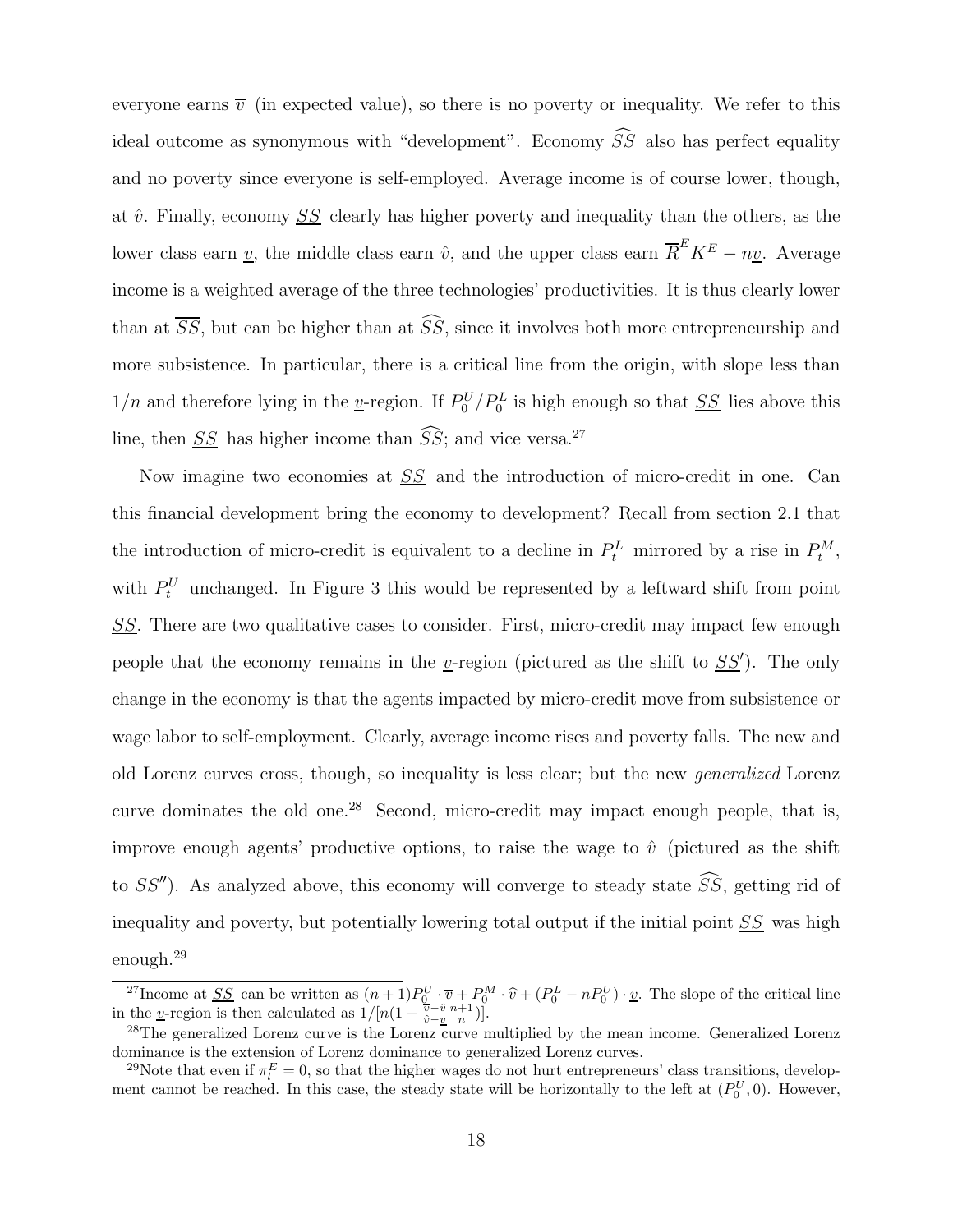In summary, the introduction of micro-credit lowers poverty and inequality (with exceptions under Lorenz dominance, but not generalized Lorenz dominance, if it fails to raise the wage). Micro-credit may or may not raise total income, however, since it can reduce the use of the most productive, entrepreneurial technology if it is widespread enough. In any case, micro-credit cannot bring full development when  $\pi_l^S = \pi_h^S = 0.30$ 

### **4.2 Dynamics with winner graduation**

The development prospects of micro-credit may be enhanced if it provides a substantial possibility of graduating from self-employment to entrepreneurship. Here we study the dynamics when there is uncertainty in self-employment returns. Specifically, with probability  $\pi_h^S > 0$  an agent experiences supernormal returns allowing his offspring to graduate to entrepreneurship, while with probability  $\pi_l^S > 0$  an agent experiences subnormal returns and puts his offspring in the lower class.

Figure 4 shows the evolution of the wealth distribution. The  $\overline{v}$ -region sees the same dynamics (convergence to  $\overline{SS}$ ) as in section 4.1, since  $\pi_h^S$  and  $\pi_l^S$  do not figure into equations 3. Dynamics in the *v*-region now reflect a shrinking middle class: there remains no mobility out of the upper and lower classes, but a constant flow into each from the middle class. The economy moves upward and to the right along a linear trajectory whose steepness depends on the relative rates of graduating upward and dropping into poverty out of self-employment.

output will be higher and inequality and poverty lower than before micro-credit.

<sup>&</sup>lt;sup>30</sup>It can now be made clear how the assumption that entrepreneurial technology is the most productive affects our results. If instead self-employment is most productive, as in BN, then micro-credit immediately promotes the best technology and can bring full development if sufficiently widespread. This can be seen by a leftward shift (as described above) in Figure 3 of BN.

The impact of our assumption that informal penalties are zero above some wealth level is also clear. Relaxing this would mean that an economy moved leftward *and* upward after the introduction of microcredit, since the entrepreneurial class would grow just as the lower class would shrink. Micro-credit could then effect development if the immediate upward movement it induced was sufficient to raise the wage to  $\overline{v}$ (i.e. raise  $P_0^U$  to  $1/(n+1)$ ). This highlights the interpretation of our results: they hold when micro-credit is an institution that promotes access to more productive, but not the most productive, technology.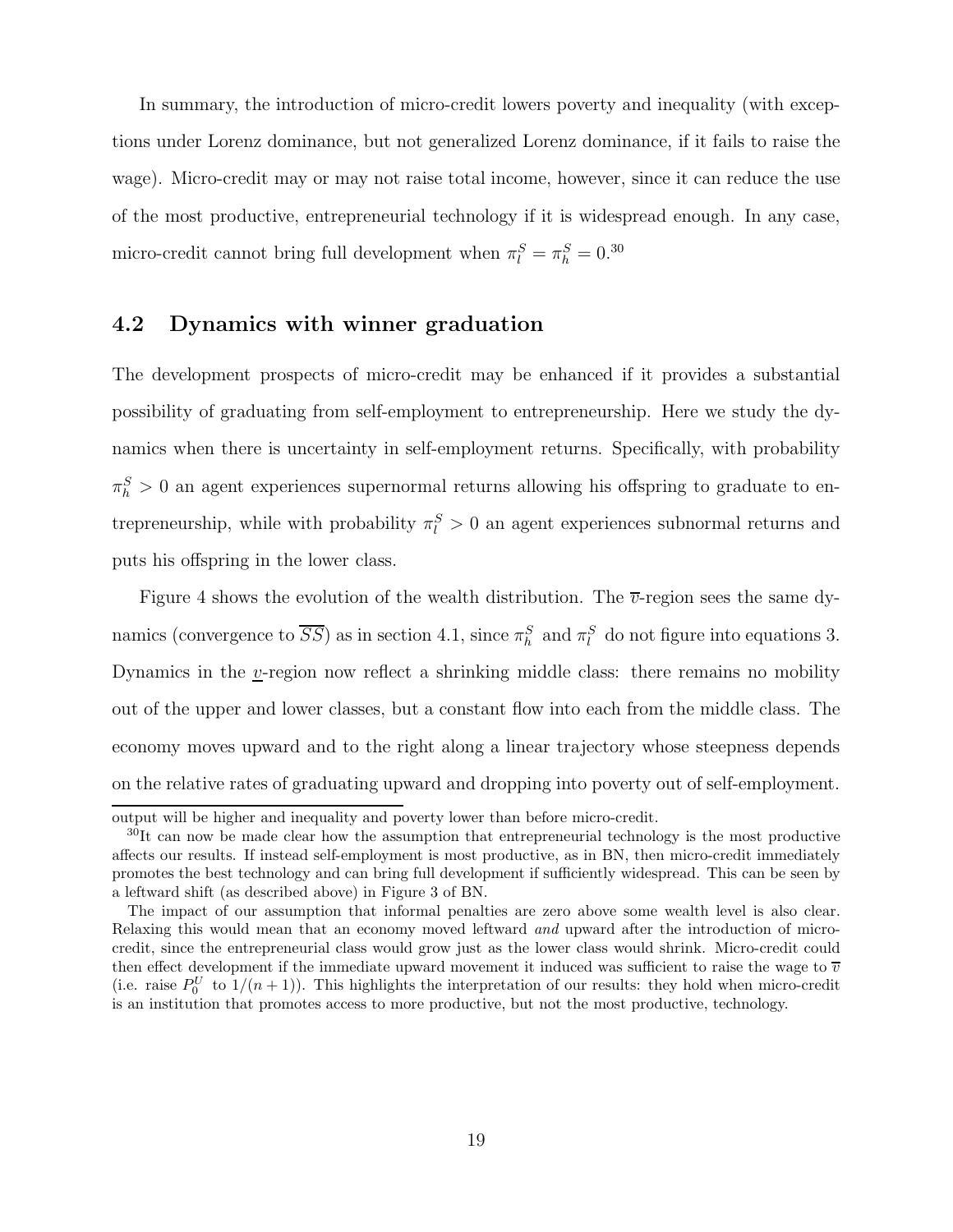Specifically, equations 1 give its slope  $\dot{P}^U_t/\dot{P}^L_t$  as

$$
a\equiv \pi_h^S/\pi_l^S.
$$

#### **4.2.1 Dynamics with a large**

We consider first the most promising case, where a is large. Specifically, assume  $a > 1/n$ . This implies that the trajectory within the  $v$ -region is steeper than the region's upper boundary,  $P_t^U = P_t^L/n$ . Some initial distributions will therefore hit and cross the upper boundary into the  $\hat{v}$ -region as the growth of the upper class raises wages. These starting points have relatively high  $P_0^U$  compared to  $P_0^L$ ; they correspond to the non-shaded area of the <u>v</u>-region in Figure 4.<sup>31</sup> The remaining initial distributions, in the shaded area, will converge to points on the upper right leg of the <u>v</u>-region where  $P_t^U + P_t^L = 1$ ; one example is denoted by <u>SS</u>.<sup>32</sup>

It can be verified that all distributions in the  $\hat{v}$ -region will converge to

$$
(P_{\widehat{SS}}^{L}, P_{\widehat{SS}}^{U}) = \left(\frac{\pi_l^{E}/a}{n+1 + \frac{\pi_l^{E}}{ \pi_h^{S}}}, \frac{1}{n+1 + \frac{\pi_l^{E}}{ \pi_h^{S}}}\right).
$$
(4)

Figure 4 depicts the phase diagram and steady state denoted by  $SS$ .

Can micro-credit bring an underdeveloped (low- or mid-wage) economy to full development? No. Figure 4 makes clear that a leftward shift of any economy may eventually bring the economy to the mid-wage steady state  $SS$ , but it cannot bring it to the high-wage steady state  $\overline{SS}$ . This is also clear from equation 4:  $P_{\widehat{\epsilon}}^U$  $\frac{\partial U}{\partial S}$  is less than the critical value of  $1/(n+1)$ no matter what the value of  $\pi_h^S$ . Technically, even if  $\pi_l^E = 0$  so that  $P_{\widehat{SS}}^U = 1/(n+1)$  the economy will not reach  $\overline{SS}$ ;  $P_t^U$  will get arbitrarily close to  $1/(n+1)$  but can be shown always to be smaller at any finite  $t$ .

**Proposition 1.** Under assumption A1 and family dynamics as displayed in Figure 2, micro-

<sup>&</sup>lt;sup>31</sup>This area satisfies  $P_0^U > a P_0^L - \frac{a n - 1}{n+1}$ .

<sup>&</sup>lt;sup>32</sup>Specifically,  $(P_0^L, P_0^U)$  will converge to  $(P_{SS}^L, P_{SS}^U) = \left(\frac{1 + a P_0^L - P_0^U}{a+1}, \frac{a - a P_0^L + P_0^U}{a+1}\right)$ , still in the *y*-region.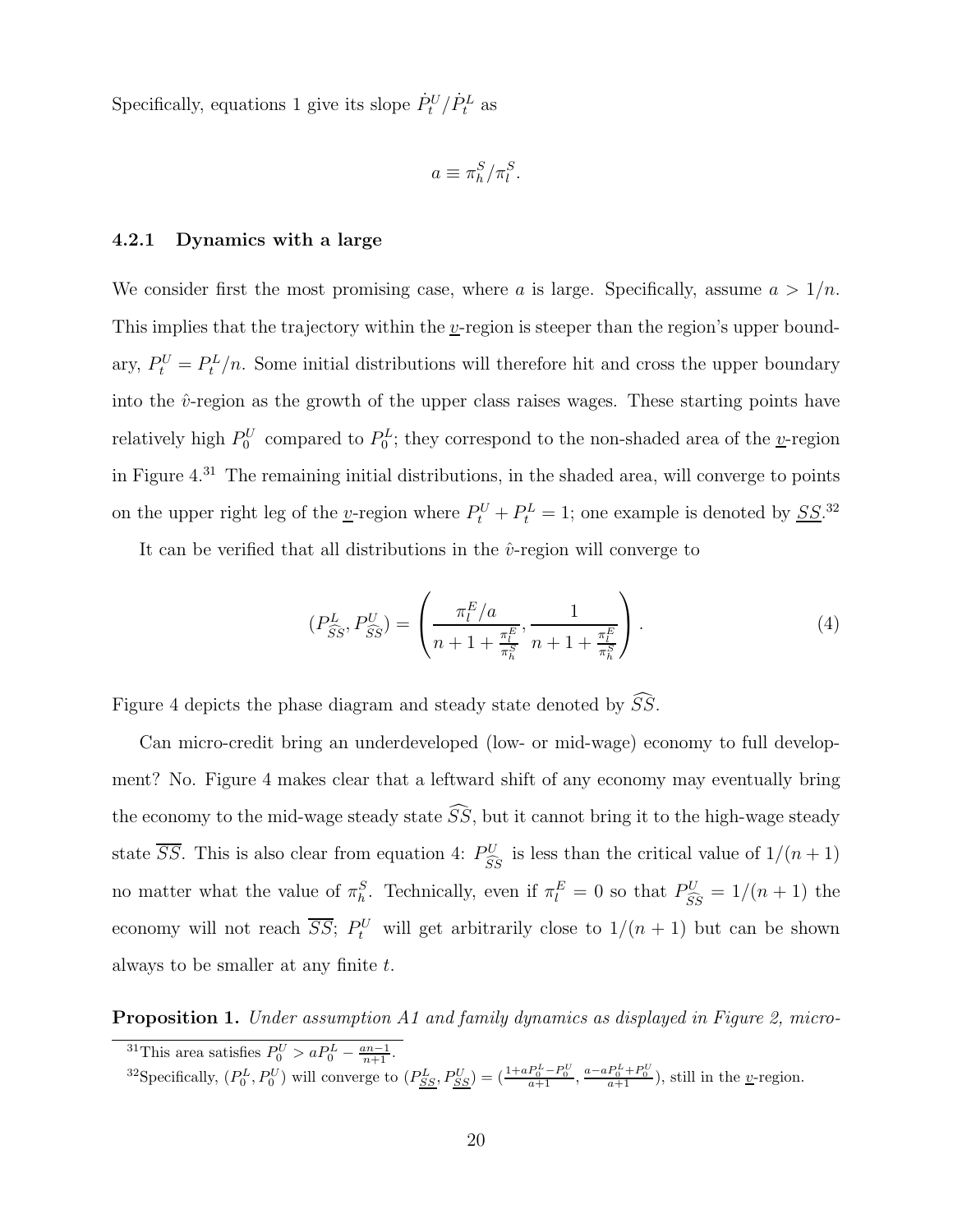credit cannot bring an underdeveloped (low- or mid-wage) economy to full development.

#### Proof: see Appendix.

This result is due to the fact that only middle class agents that are not needed in a firm are self-employed when  $v = \hat{v}$ . If  $P_t^U$  were to approach the critical value  $1/(n+1)$  (for example, if  $\pi_l^E = 0$ ), labor demand would grow, mirrored by the number of self-employed approaching zero. This eliminates the necessary upward mobility because only the self-employed middle class can achieve the supernormal returns needed for graduation; wage workers earn the certainty-equivalent. However high the winner graduation rate  $(\pi_h^S < 1)$  is, development will not be achieved due to the vanishing incidence of self-employment.

While not a panacea, micro-credit can have positive long-run effects.<sup>33</sup> Economies starting in the shaded area of the v-region in Figure 4 will have their long-run outcomes altered. (All other economies have the same long-run destiny with or without micro-credit.) As in section 4.1, there are two qualitative cases to consider. First, micro-credit may impact few enough people that the economy remains in the shaded area of the v-region (pictured as the shift from  $I$  to  $I'$ ). Some of the agents lifted to self-employment eventually become entrepreneurs, leaving the long-run economy with more entrepreneurs and fewer subsisters  $(SS'$  instead of  $SS$ ). Clearly, average income rises and poverty falls. The new and old Lorenz curves cross, but the new generalized Lorenz curve dominates the old.

Second, micro-credit may impact enough people to move the economy out of the shaded area (the shift from  $I$  to  $I''$ ) and thus ultimately to  $SS$ . How does this steady state compare to the one that would have obtained  $(SS)$ ? The poverty comparison is straightforward. Economy SS-has no poverty since the wage is at  $\hat{v}$ . Economy <u>SS</u> does have poverty due to the low wage and positive mass of lower class citizens.

The output comparison can go either way. Average output at  $SS$  is just a convex combination of the entrepreneurial and subsistence productivities, since these are the only

<sup>&</sup>lt;sup>33</sup>In fact, development is unreachable via favorable initial conditions alone, for an economy that begins underdeveloped. Micro-credit cannot change this, but financial market improvements that open access to larger-scale entrepreneurship can.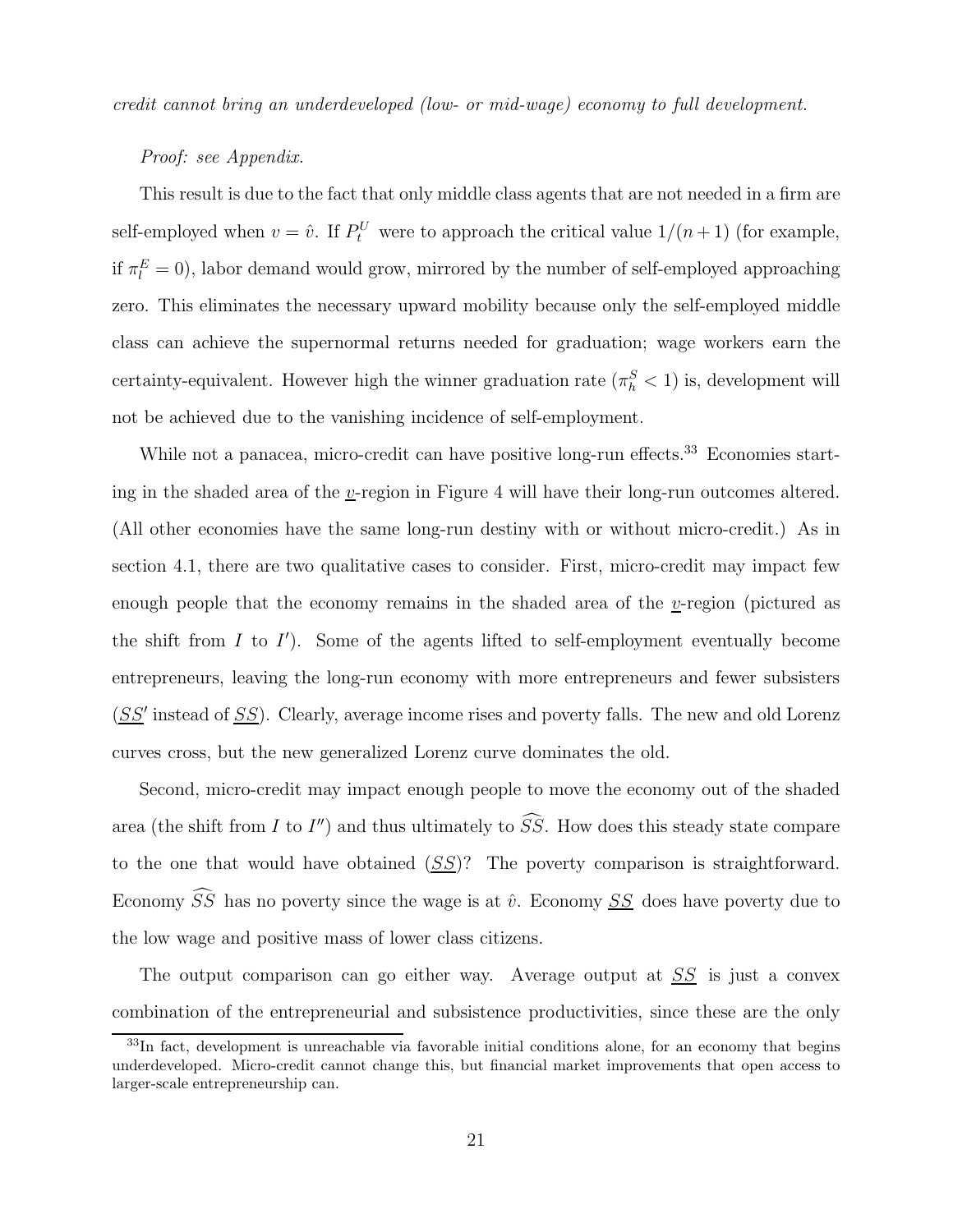technologies in operation; similarly, average output at  $SS$  is a convex combination of the entrepreneurial and self-employment productivities:

$$
Y_{\widehat{SS}} = \overline{v} \cdot P_{\widehat{SS}}^U(n+1) + \hat{v} \cdot [1 - P_{\widehat{SS}}^U(n+1)]
$$
  
\n
$$
Y_{\underline{SS}} = \overline{v} \cdot P_{\underline{SS}}^U(n+1) + \underline{v} \cdot [1 - P_{\underline{SS}}^U(n+1)].
$$
\n(5)

Both equations reflect the fact that the total population working in firms is  $P_t^U(n+1)$ . Y<sub>SS</sub> can be arbitrarily close to  $\overline{v}$ , since  $P_{SS}^U$  can be arbitrarily close to  $1/(n+1)$ , the top point in the <u>v</u>-region, depending on initial conditions. By contrast,  $Y_{\widehat{SS}}$  is fixed strictly below  $\overline{v}$  since  $P_{\widehat{\epsilon}}^U$  $\frac{\partial U}{\partial S}$  is strictly less than  $1/(n+1)$ , regardless of initial conditions (see equation 4). Thus there is a range of steady states <u>SS</u> in the <u>v</u>-region that involve higher production than  $\tilde{S}\tilde{S}^{34}$ The intuition is the same as that in section 4.1. On the positive side, micro-credit reduces use of subsistence technology in favor of self-employment technology; on the negative side, it raises the wage and can lower use of the entrepreneurial technology in the long run.

Both steady states involve inequality, and inequality comparisons can seem ambiguous. There are low-wage steady states  $SS$  that are arbitrarily close to perfect equality. These involve a negligible upper class  $P_{SS}^U$ : average income is near  $\underline{v}$  and most people earn  $\underline{v}$ . On the other hand, it is straightforward to show that if  $P_{SS}^U = P_{SS}^U$ , the mid-wage economy  $\tilde{S}\tilde{S}$ Lorenz dominates the low-wage economy SS. However, the ambiguity is itself a bit misleading, in the following sense. When  $SS$  has higher income than  $SS$ , SS-also generalized-Lorenz dominates <u>SS</u> (though it may be Lorenz dominated). When SS has lower income than <u>SS</u>, the generalized Lorenz curves cross; but  $SS$  Lorenz dominates  $SS$  if

$$
\frac{\hat{v}}{\overline{v}}\left(1+\frac{\hat{v}-\underline{v}}{\overline{v}-\hat{v}}\right) \ge \frac{n+1}{n}.\tag{A3}
$$

$$
Q \equiv \frac{1}{n+1} \left[ \frac{P_{\widehat{SS}}^{U}(n+1) + \frac{\hat{v} - \underline{v}}{\overline{v} - \hat{v}}}{1 + \frac{\hat{v} - \underline{v}}{\overline{v} - \hat{v}}} \right] < \frac{1}{n+1}.
$$

<sup>&</sup>lt;sup>34</sup>It is clear from the above equations that these steady states must involve  $P_{SS}^U > P_{SS}^U$ . Specifically,  $Y_{SS} > Y_{SS}$  iff  $P_{SS}^U > Q$ , where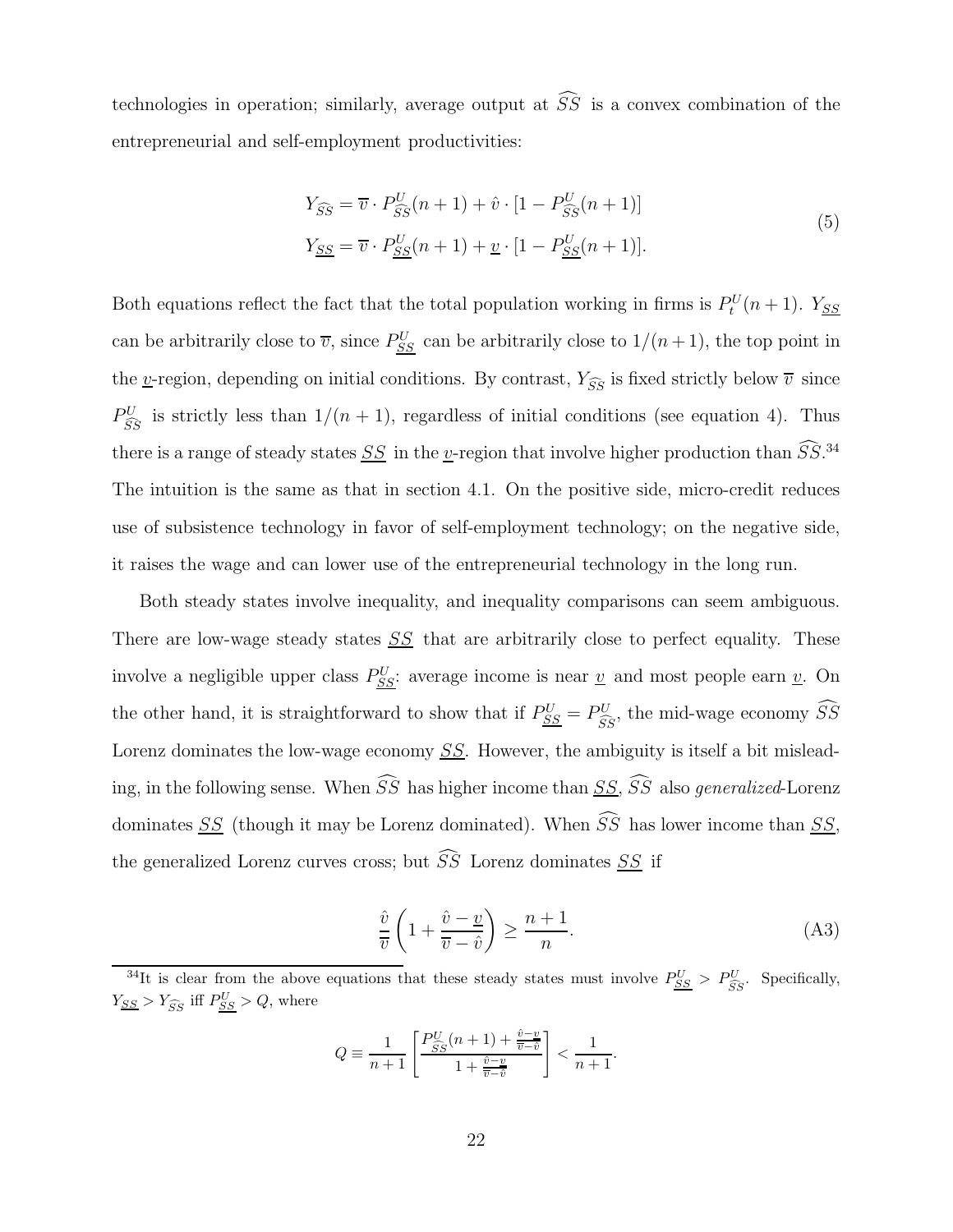In summary,<sup>35</sup> either  $\tilde{S}\tilde{S}$  achieves higher income without sacrificing equality, or it achieves lower income but a more equal distribution (under condition A3).

We finally note that risk-taking in self-employment gives long-run benefits to economies transiting toward  $\tilde{S}\tilde{S}$ . Consider a mean-preserving spread in returns that raises  $\pi_h^S$  and  $\pi_l^S$ while holding fixed their ratio a as well as  $R_h^S$ ,  $R_m^S$ , and  $R_l^S$ . This raises  $P_{\widehat{SS}}^U$  (see equation 4), which unambiguously raises output (see equation 5). The resulting income distribution generalized-Lorenz dominates the original. This result suggests that encouraging risk-taking in self-employment activities rather than failsafe approaches (which prop up repayment rates) may improve long-run outcomes.<sup>36</sup>

Micro-credit cannot bring full development if it relies only on winner graduation for mobility into the entrepreneurial class. It can, however, have a positive impact on total output, income disparity, or both. We next show that micro-credit can have a purely negative impact when a is small.

#### **4.2.2 Dynamics with a small**

The case where  $a < 1/n$  subdivides into two subcases. First, assume  $\pi_l^E/n < a < 1/n$ . This is very similar to the case where  $a > 1/n$ . One difference is that trajectories in the *y*-region have slopes less than  $1/n$  and thus never exit the region. This implies there is no possibility to raise the wage from  $\underline{v}$  to  $\hat{v}$  without micro-credit. Graphically, the whole  $\underline{v}$ -region would be shaded in Figure 4. A second difference is that it is possible to exit the  $\hat{v}$ -region (from its lower left quadrant only) into the v-region. For example, consider a point near the origin. The slope  $\dot{P}_t^U/\dot{P}_t^L$  is approximately a, which is less than the slope of the boundary,  $1/n$ . Thus there are cases in which micro-credit raises the wage only temporarily; these all involve long-run improvements, however, since the upper class to lower class ratio is better after this temporary phase. Apart from these differences, all previous results apply.

<sup>&</sup>lt;sup>35</sup>Even without condition A3,  $\widehat{S}\widehat{S}$  is never Lorenz dominated by  $\underline{S}\widehat{S}$  when  $Y_{SS} > Y_{\widehat{S}\widehat{S}}$ ; but there may be steady states  $\underline{SS}$  (with high enough  $P_{SS}^U$ ) whose Lorenz curves cross that of  $\widetilde{SS}$ .

<sup>&</sup>lt;sup>36</sup>A more comprehensive approach would weigh this against risk aversion, from which our model abstracts. Also, our analysis thus far assumes no possibility of saver graduation.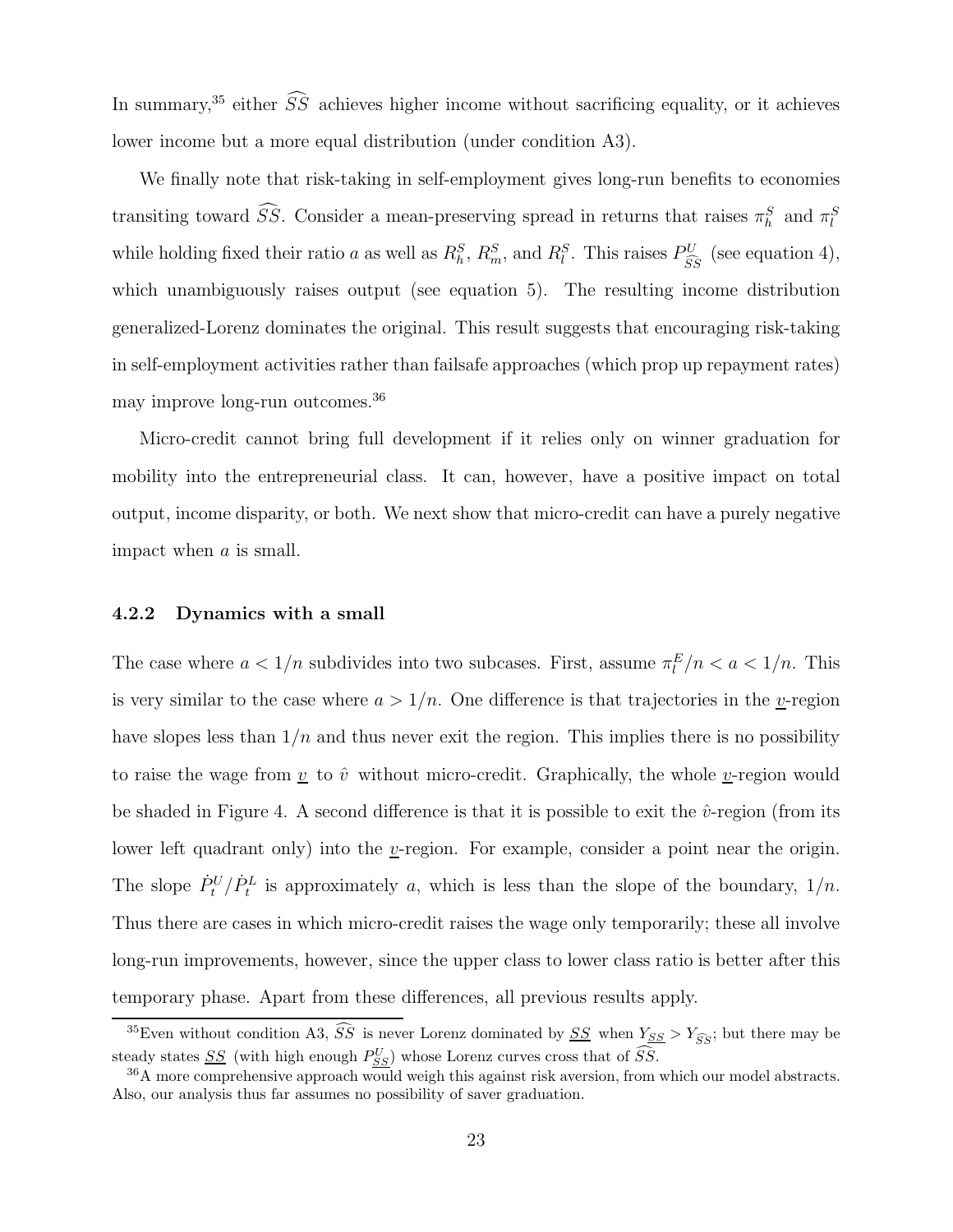The more interesting subcase is where  $a < \pi_l^E/n$ . In this case, there is no steady state in the  $\hat{v}$ -region; all economies there eventually drop into the v-region, as is evident from Figure 5. This happens because the rate of graduation from middle to upper class,  $\pi_h^S$ , is so low relative to the rate of falling out of the upper class,  $\pi_l^E$ , that  $P_t^U$  is falling even when very low. This allows the middle class to get so big relative to the lower class, while the upper class is still declining, that downward mobility out of the middle class begins to dominate upward mobility into it from the lower class. The lower class begins to rebound, and eventually, the upper class decline and lower class resurgence is sufficient to lower the wage to  $\underline{v}$ . At this point, <u>v</u>-region dynamics take over and the steady state is on the upper right leg of the v-region.

Under these parameters, micro-credit can make an economy unambiguously worse off in the long run. It can do so, paradoxically, only if it is widespread enough to effect a transition to the mid-wage  $\hat{v}^{37}$ . It provides the economy a temporary spell in the  $\hat{v}$ -region, but the resulting mix of upper and lower class agents (both of which are less numerous) upon reentry into the  $v$ -region may lead to a lower steady state. Figure 5 depicts such a case. The economy beginning at  $I$  would have reached steady state  $SS$ , but with the introduction of micro-credit reaches steady state  $SS'$ . Economy  $SS$  has higher output and lower poverty than  $SS'$  and generalized-Lorenz dominates  $SS'$ . Thus, micro-credit can worsen an economy in the long run if the self-employment technology that it promotes generates supernormal returns much less frequently than subnormal returns  $(\pi_h^S \ll \pi_l^S)$ .

### **4.3 Dynamics with saver graduation**

Another kind of graduation into the entrepreneurial class may come from saving normal returns rather than achieving supernormal returns. This is impossible given the assumptions on returns and savings rates embodied in the family transitions of Figure 2. In this section, we modify exactly one of these assumptions to guarantee that the savings rate and normal

<sup>&</sup>lt;sup>37</sup>Results from the previous section apply if micro-credit keeps the economy in the  $v$ -region.</u>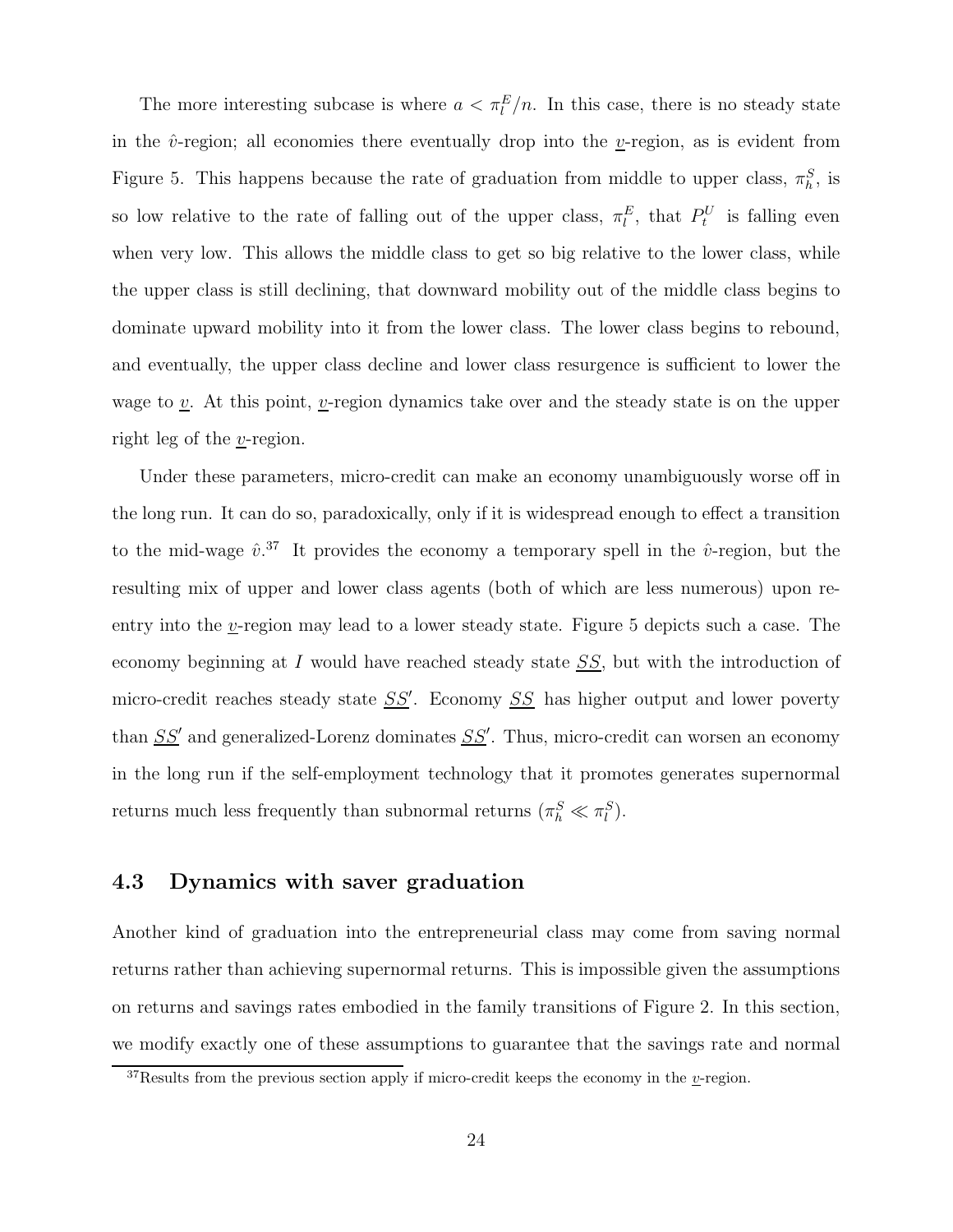returns to self-employment  $(R_m^S)$  are jointly high enough to allow for eventual graduation into the upper class. This is reflected in Figure 6 as the middle class bequest line crossing the  $w^{**}$  line.<sup>38</sup> To focus on saver graduation, we eliminate winner graduation:  $\pi_h^S$ ,  $\pi_l^S = 0$ .

The middle class now divides into two subclasses, depending on whether or not one's wealth level is high enough to raise one's descendant to the upper class. We denote the new, intermediate cutoff wealth level  $\hat{w}$ ,<sup>39</sup> where by assumption  $\hat{w} \in (w^*, w^{**})$ , and the subclasses as the lower middle  $(P_t^{LM})$  and upper middle  $(P_t^{UM})$ . For purposes of aggregate dynamics, the wealth distribution becomes a point in the three-dimensional simplex; we treat  $P_t^{LM}$  as the residual class.

Two of the differential equations describing aggregate dynamics, 1 and 2, need to be modified. Equation 3 is unmodified since the new assumption does not affect the dynamics when  $v_t = \overline{v}$ . When  $v_t = \underline{v}$ , the lower class sees no mobility in or out; thus  $\dot{P}_t^L = 0$  and  $P_t^L = P_0^L$ . Further,

$$
\dot{P}_t^U = P_t^{UM}
$$
\n
$$
\dot{P}_t^{UM} = (1 - P_t^U - P_t^L - P_t^{UM}) - P_t^{UM}.
$$
\n(6)

The upper class grows due to the bequests of the active upper middle class,  $P_t^{UM}$ . The upper middle class grows due to the bequests of the lower middle class (the term in parentheses) and declines due to its own members graduating to the upper class.

It is clear that the trajectory of an economy in the <u>v</u>-region is straight upward. The lower class is not changing, while the middle class is gradually moving up to the upper class. The economy ends up on the upper right leg of the  $v$ -region (iff it begins in the shaded area of Figure 7) or it transits to the  $\hat{v}$ -region.<sup>40</sup>

When  $v_t = \hat{v}$ , all active lower class agents exit the lower class. Thus  $\dot{P}_t^L = -P_t^L$ , which

 $^{38}$ Specifically, we now assume  $s(R_m^S K^S + \rho w^{**}) > w^{**}$ , rather than the reverse. Since  $R_m^S K^S = \overline{R}^S K^S = \hat{v}$ , this is equivalent to  $s\hat{v}/(1 - s\rho) > w^{**}$ .

<sup>&</sup>lt;sup>39</sup>This cutoff  $\hat{w}$  satisfies  $s(\hat{v} + \rho \hat{w}) = w^{**}$ , that is, equals  $(w^{**} - s\hat{v})/s\rho$ .

<sup>&</sup>lt;sup>40</sup>The condition describing the shaded area, that is, for not transitioning to the  $\hat{v}$ -region, is  $P_0^L > n/(n+1)$ .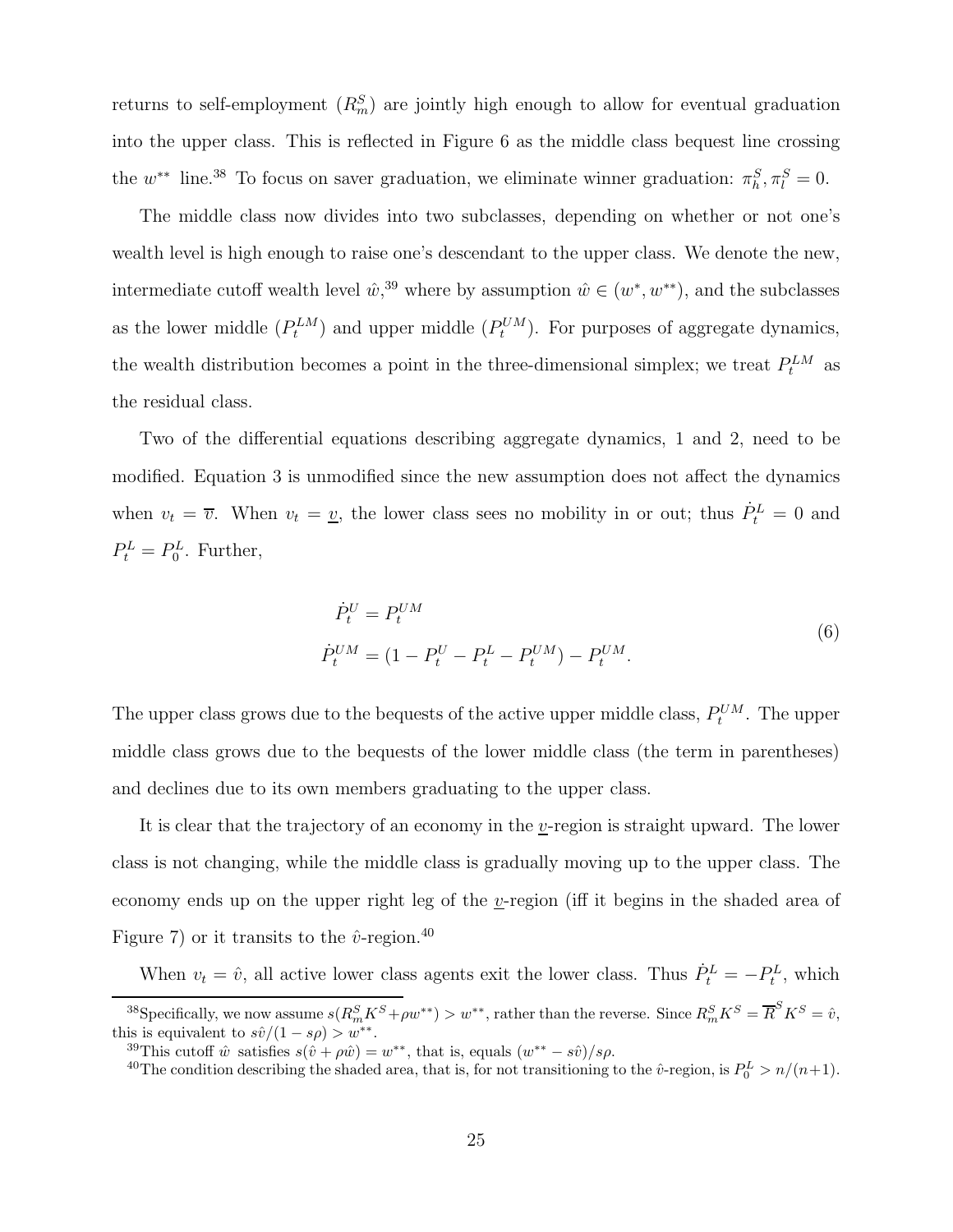gives  $P_t^L = P_0^L e^{-t}$ . Further,

$$
\dot{P}_t^U = P_t^{UM} - \pi_l^E P_t^U
$$
\n
$$
\dot{P}_t^{UM} = (1 - P_t^U - \gamma P_t^L - P_t^{UM}) - P_t^{UM}.
$$
\n(7)

There are two differences between these equations and equations 6. First, there is exit out of the upper class by unlucky entrepreneurs, due to the higher wages. Second, it is not only the lower middle class who move up to the upper middle class, but also some of the lower class; see Figure 6. We let this fraction be  $(1 - \gamma)P_t^L$ , so that  $\gamma P_t^L$  reach the lower middle, but not upper middle, class.<sup>41</sup>

Achieving development from the  $\hat{v}$ -region now appears promising. The lower class vanishes with time. The middle class progresses inevitably upward to the upper class. The only drawback is the unlucky entrepreneurs who are dropping into the (lower) middle class. Now consider the effect of micro-credit. Its main effect will be to move economies destined to remain in the v-region into the  $\hat{v}$ -region. If the  $\hat{v}$ -region is a transitory step en route to development, then micro-credit can be the instrument to bring an economy to full development.

**Proposition 2.** Under assumption A1 and family dynamics as displayed in Figure 6, if  $\pi_l^E~<~n/2, ~sufficient~ availability~of~micro-credit~can~bring~an~underdeveloped~(low- wage)$ economy to full development.

#### Proof: see Appendix.

Figure 7 displays an economy in the shaded area, I, along with its destination without micro-credit SS and its path to development with micro-credit. Note that micro-credit is merely a stepping stone en route to full-scale, entrepreneurial development.

This result requires that the leakage out of the upper class,  $\pi_l^E$ , not be too large. The intuition comes from the steady state distribution under  $\hat{v}$ -dynamics. If in steady state the

<sup>&</sup>lt;sup>41</sup>Specifically, define two lower classes, lower lower and upper lower, based on whether agents transit to the lower middle or upper middle class, respectively. Then  $P_t^{LL} = -P_t^{LL}$  and thus  $P_t^{LL} = P_0^{LL}e^{-t}$ ; and similarly for  $P_t^{UL}$ . Since  $P_t^L = P_0^L e^{-t}$ , it is clear that  $\gamma = P_0^{LL}/P_0^L$ , a constant.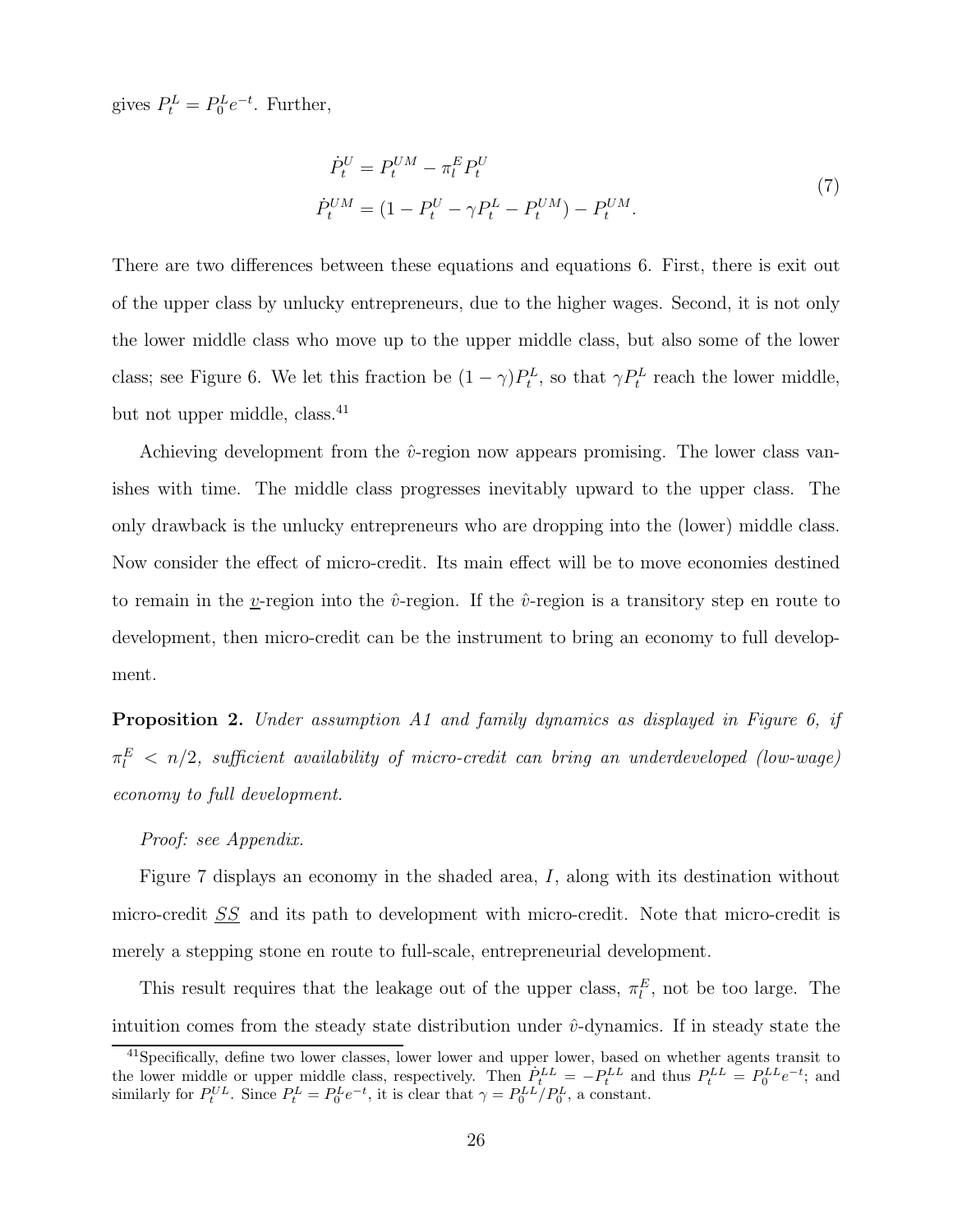entrepreneurial class is of measure X, then  $\pi_l^E X$  will be in the lower middle class and  $\pi_l^E X$ will be in the upper middle class. Thus the entrepreneurial class measures  $1/(2\pi \frac{E}{l} + 1)$ . The condition for this to be greater than the critical value  $1/(n+1)$  is that  $\pi_l^E < n/2$ . More generally, if an unlucky entrepreneur spends  $k$  periods outside of the upper class before regaining enough assets to graduate, the required condition appears to be  $\pi_l^E < n/k$ .

What happens if  $\pi_l^E > n/2$ ? The  $\hat{v}$ -region contains an interior steady-state. The algebra needed to examine the solutions to equations 7 appears intractable, but computation shows that under nearly all initial conditions the economy converges to this steady state without exiting into the  $\overline{v}$ -region. Assessing micro-credit in this case would involve comparing an economy in the  $\hat{v}$ -region with one in the *v*-region, with results similar to that of the previous sections. The point is that saver graduation need not bring development if the rate of attrition in entrepreneurship  $(\pi_l^E)$  is high relative to the number of generations needed to re-accumulate the required assets.

### **5 Policy Implications and Conclusions**

Micro-credit in this model reduces poverty in most of the cases we examine. Thus it indeed brings development, if development is defined as positive impact on the lives of the poorest half of the population (as Muhammad Yunus has advocated).

Can micro-credit bring about the more ambitious goal of widespread use of efficient technology, high wages, and equality? This model marks as critical the possibility for saver graduation. That is, the possibility of accumulating normal self-employment returns to reach efficient firm scale is key to long-run development. This possibility depends on two separate quantities, which must jointly be sufficiently high: a) the average return to self-employment activities and b) the savings rate.

Focusing on quantity a) suggests that the productive efficiency of the self-employment undertakings funded by micro-credit institutions is important. This is hardly surprising. It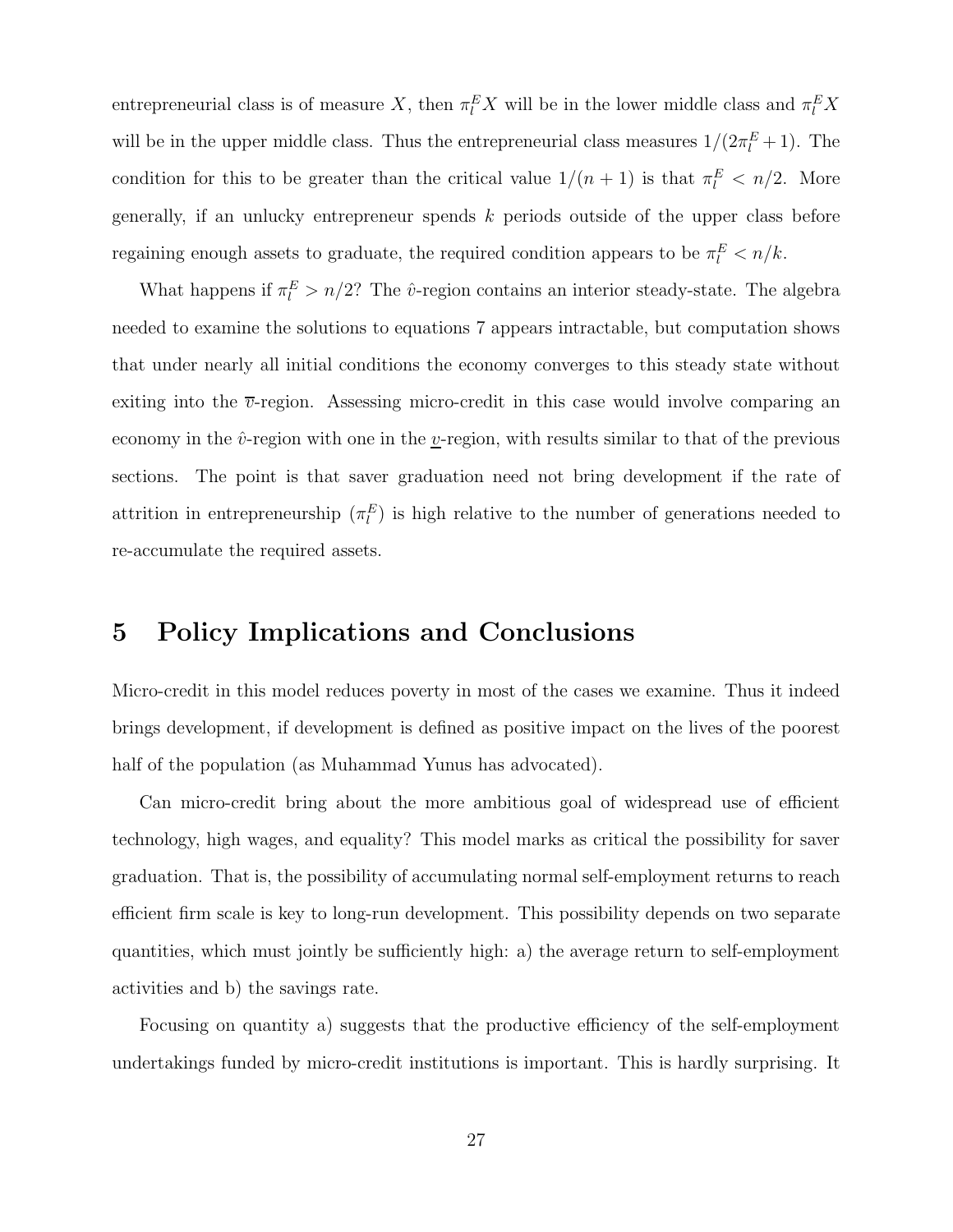suggests that information sharing, technology transfer, and training programs can provide significant value-added in the long run.

Micro-credit institutions are also uniquely positioned to affect quantity b). Financial access of all kinds is costly in many contexts in which they operate, due to geographical distances and due to the small amounts in question. In essence, these difficulties can act as a tax on savings. One can show that the savings rate in the presence of a flat-rate tax  $\tau$  on savings would be  $s' = s/(1 - \tau)$ . A micro-credit institution can make use of its employee network, village organizational structures (e.g. groups), and geographical extension to offer savings vehicles cost-effectively. This would lower the 'tax' and raise the effective savings rate s', potentially enabling saver graduation. From the point of view of long-run development, micro-lending and facilitating micro-saving thus appear *complementary*. A combination of both allows for significant graduation into entrepreneurship and eventual raising of the wage.<sup>42</sup>

This model also supports a focus on graduation, which would ideally be incorporated into incentives and evaluation of micro-credit programs. Loan officers should be rewarded not only for number of clients and client longevity in the program, but also for clients who leave the program for formal financial institutions. On the institutional level, programs might be judged in part on the number of their customers that have moved upward from the microcredit sector. The sharing of information between micro-credit and formal credit institutions would be crucial. It would not only enable graduation to be tracked, but would also allow for mitigation of the default incentives of a borrower on the verge of graduation.

As an alternative to graduation between credit institutions, micro-credit institutions may commit to their members indefinitely, providing larger and larger loans and shifting contract terms as needed. It would then be the underlying technological graduation that would be desirable to track and reward. Serving such an array of customers, however, may take most

 $^{42}$ Technically, the model has no room for mobilizing saving since all economic activity takes place in an instant. A richer model would allow for saving from the time entrepreneurial returns are realized until bequest takes place, or from the time returns are realized until a new investment opportunity is learned of.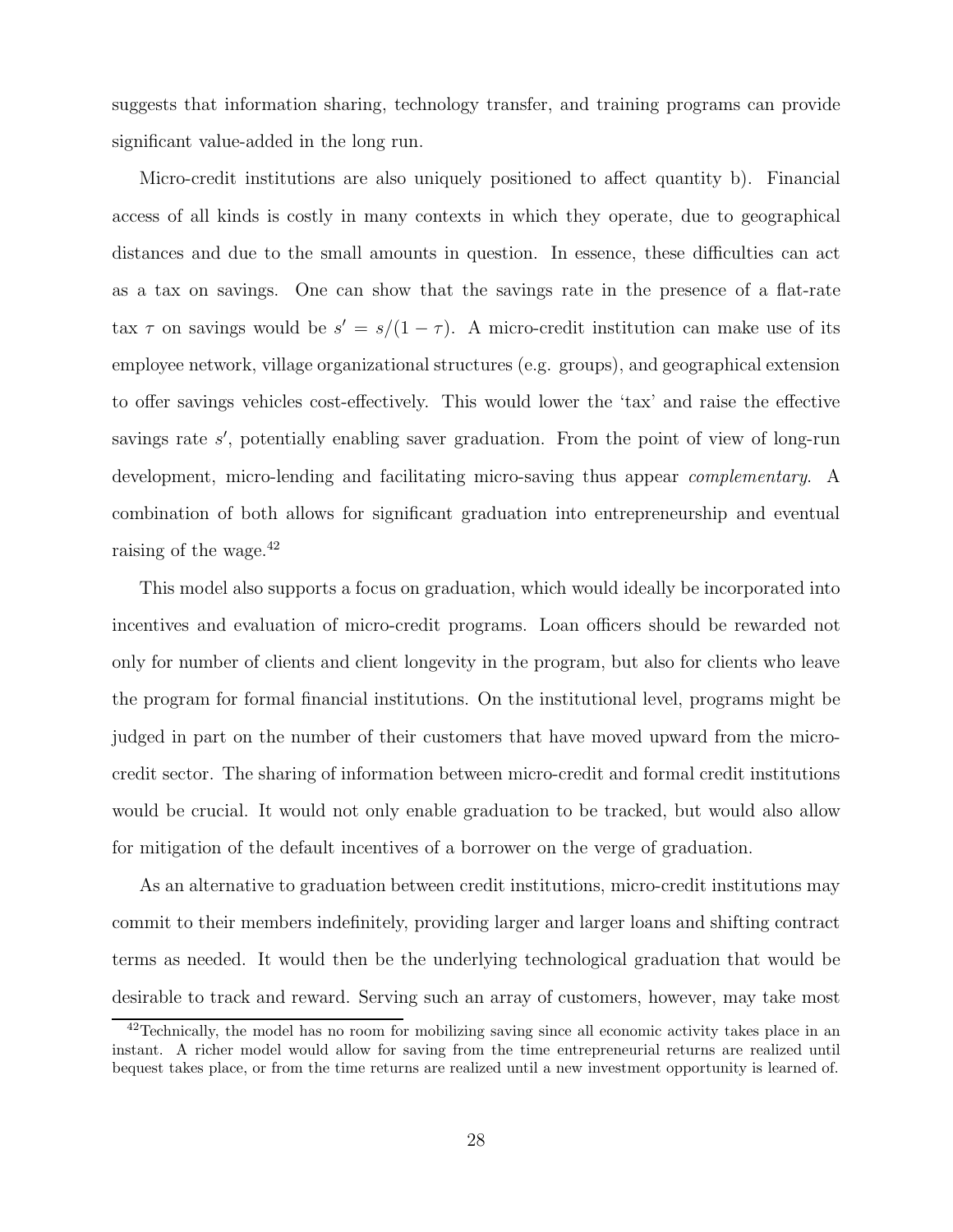micro-credit institutions well beyond their core competencies.

However, the model suggests that graduation is not optional, not simply an added benefit of micro-credit. Without significant graduation, micro-credit may lower total income and even raise poverty in the long-run.

The model we analyze provides rich ground for examining various micro-credit scenarios that differ in initial conditions, amount of micro-credit, and so on. As with the original BN model, its potential drawbacks are the simplifying assumptions and focus on special, analytically tractable cases. Though we believe there was and is insight to be gained from these cases, the policy implications should be put in that context.<sup>43</sup> Future extensions requiring computational analysis may be helpful. Endogenizing the capital and/or labor choices of the self-employed and entrepreneurs, and carrying out simulation with (even roughly) calibrated technology and preference parameters, $44$  would be fruitful avenues.

# **References**

- [1] Christian Ahlin. Corruption and anti-corruption mechanisms under decentralization. Draft, Vanderbilt University, December 2004.
- [2] Christian Ahlin and Robert M. Townsend. Selection into and across contracts: Theory and field research. Working Paper, July 2004.
- [3] Christian Ahlin and Robert M. Townsend. Using repayment data to test across theories of joint liability lending. Working Paper, February 2005.
- [4] Beatriz Armendariz de Aghion and Jonathan J. Morduch. Microfinance beyond group lending. The Economics of Transition, 8(2):401–420, July 2000.

<sup>&</sup>lt;sup>43</sup>Impediments to entrepreneurship beyond credit markets are ignored in our analysis. Among these are lack of human capital or political connections; on the latter, see Ahlin (2004).

<sup>44</sup>Caucutt and Kumar (2005) perform one such exercise using the original BN model.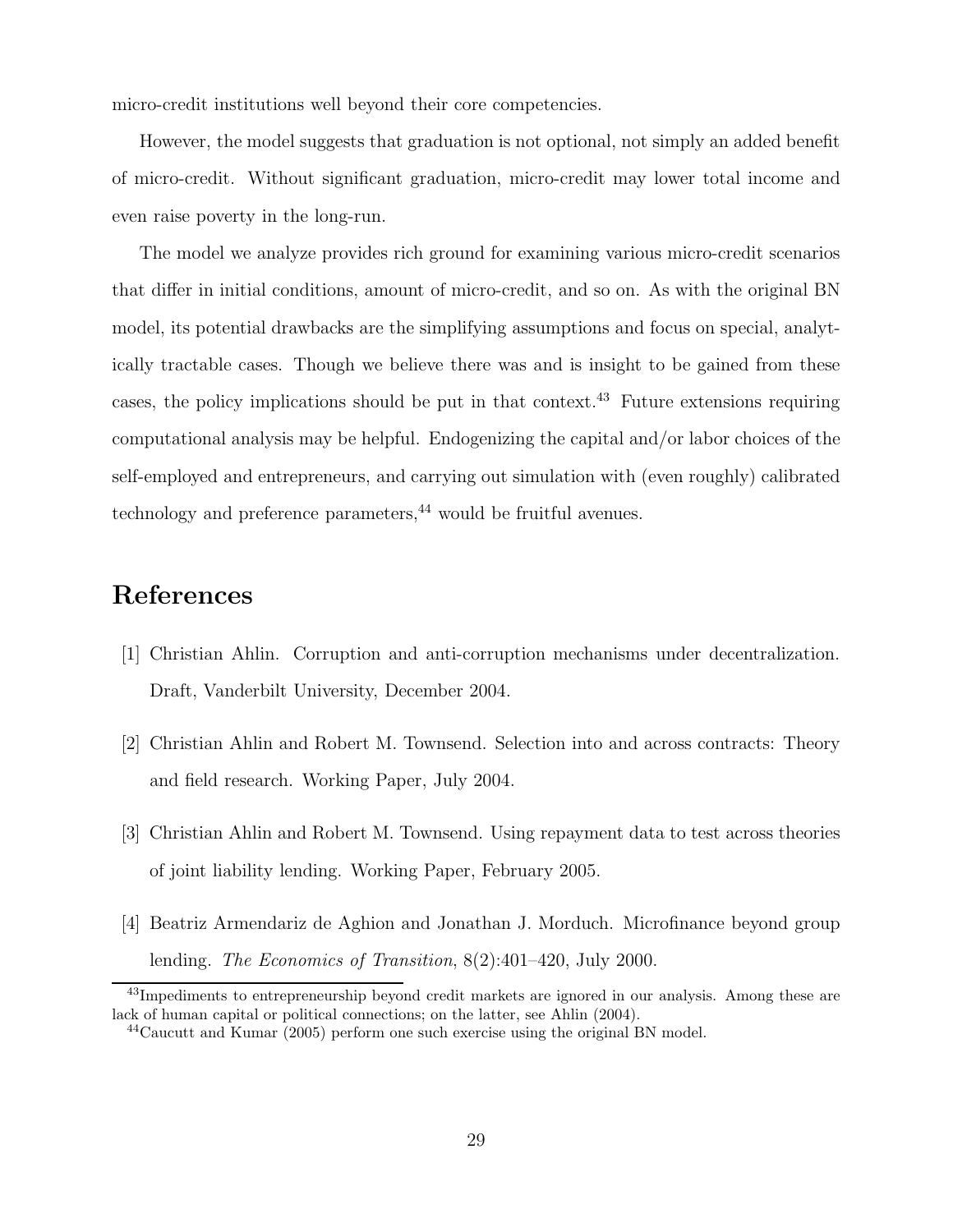- [5] Beatriz Armendariz de Aghion and Jonathan J. Morduch. The Economics of Microfinance. MIT Press, Cambridge MA, 2005.
- [6] Abhijit V. Banerjee, Timothy Besley, and Timothy W. Guinnane. Thy neighbor's keeper: The design of a credit cooperative with theory and a test. *Quarterly Journal of* Economics, 109(2):491–515, May 1994.
- [7] Abhijit V. Banerjee and Andrew F. Newman. Occupational choice and the process of development. Journal of Political Economy, 101(2):274–298, April 1993.
- [8] Abhijit V. Banerjee and Andrew F. Newman. Information, the dual economy, and development. Review of Economic Studies, 65(4):631–653, October 1998.
- [9] Timothy Besley and Stephen Coate. Group lending, repayment incentives and social collateral. Journal of Development Economics, 46(1):1–18, February 1995.
- [10] David Bornstein. The Price of a Dream: The Story of the Grameen Bank. University of Chicago Press, Chicago, 1997.
- [11] Elizabeth M. Caucutt and Krishna B. Kumar. Evaluating explanations for stagnation. Working Paper, July 2005.
- [12] Maitreesh Ghatak. Group lending, local information and peer selection. Journal of Development Economics, 60(1):27–50, October 1999.
- [13] Maitreesh Ghatak. Screening by the company you keep: Joint liability lending and the peer selection effect. Economic Journal, 110(465):601–631, July 2000.
- [14] Maitreesh Ghatak and Timothy W. Guinnane. The economics of lending with joint liability: Theory and practice. Journal of Development Economics, 60(1):195–228, October 1999.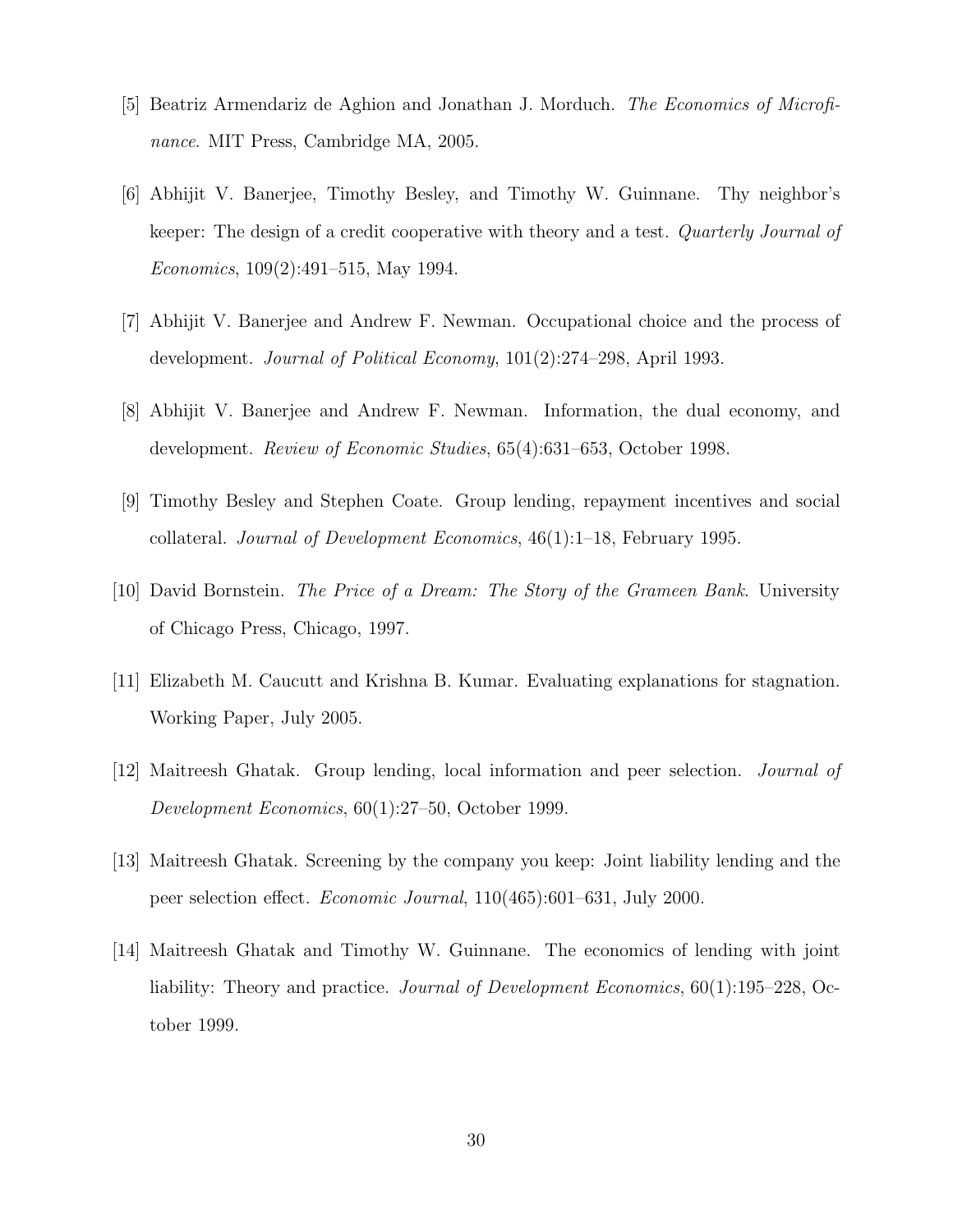- [15] Joseph P. Kaboski and Robert M. Townsend. Policies and impact: An analysis of village-level microfinance institutions. Journal of the European Economic Association, 3(1):1–50, March 2005.
- [16] Dean S. Karlan. Social connections and group banking. Yale University Economic Growth Center Discussion Paper No. 913, 2005.
- [17] Malgosia Madajewicz. Joint liability versus individual liability in credit contracts. Working Paper, June 2005.
- [18] Kiminori Matsuyama. On the rise and fall of class societies. Working Paper, February 2003.
- [19] Kiminori Matsuyama. Credit traps and credit cycles. Working Paper, January 2005.
- [20] Jonathan Morduch. The microfinance promise. Journal of Economic Literature, 37:1569–1614, December 1999.
- [21] Beatrix Paal and Thomas Wiseman. Group lending with endogenous social collateral. Working Paper, 2005.
- [22] Ashok S. Rai and Tomas Sjöström. Is Grameen lending efficient? Repayment incentives and insurance in village economies. Review of Economic Studies, 71(1):217–234, January 2004.
- [23] Joseph E. Stiglitz. Peer monitoring and credit markets. World Bank Economic Review, 4(3):351–366, September 1990.
- [24] Bruce Wydick. Can social cohesion be harnessed to repair market failures? Evidence from group lending in Guatemala. Economic Journal, 109(457):463–475, June 1999.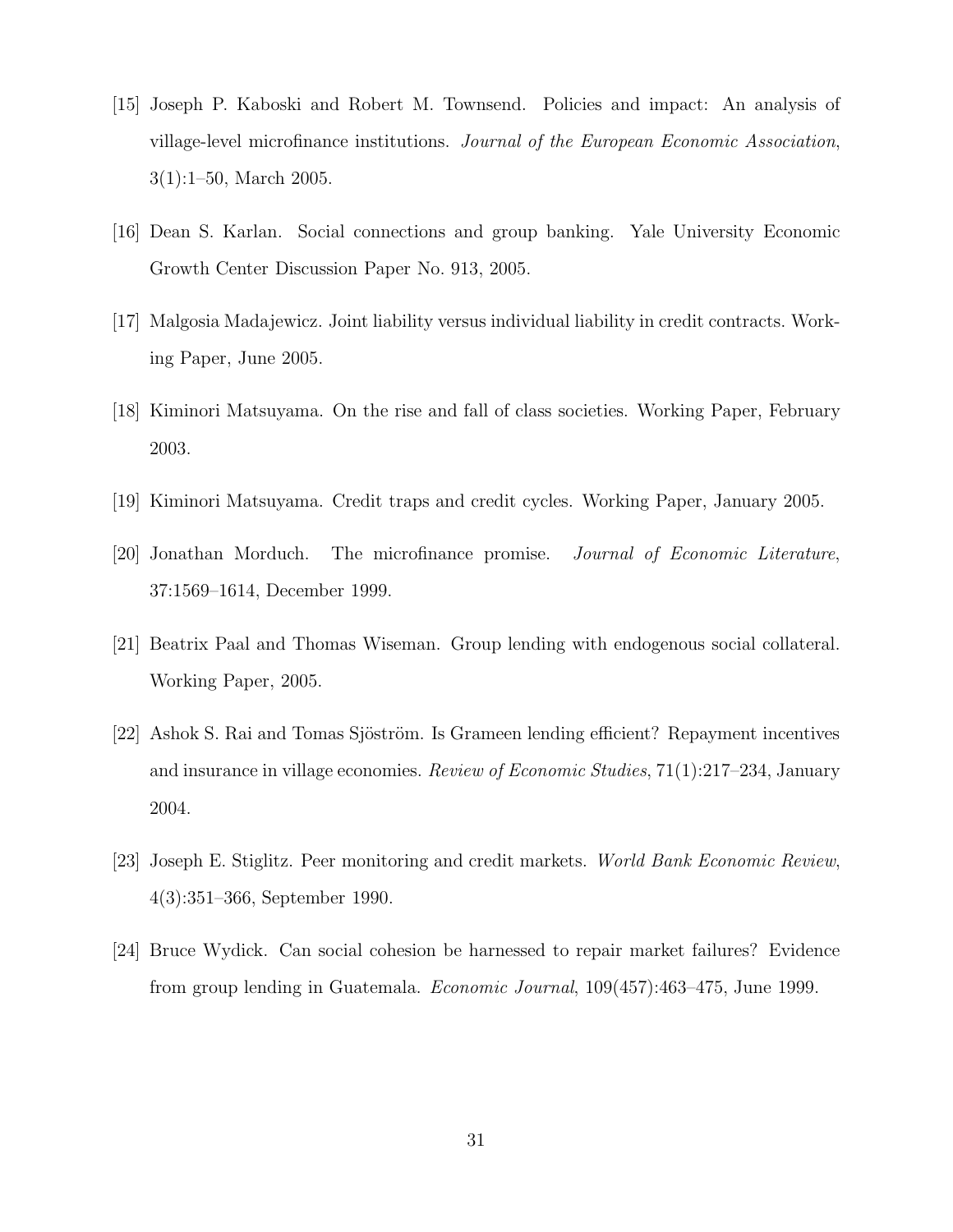### **A Proofs**

Proof of Proposition 1. Assumption A1 and the family dynamics of Figure 2 give rise to differential equation systems 1-3. An underdeveloped economy by definition begins with  $P_0^U$  < 1/(n + 1), and given that micro-credit does not directly affect  $P_0^U$ , the economy is described by either system 1 or 2. Solving the latter gives

$$
P_t^U = P_{\widehat{SS}}^U \left( 1 - e^{-\left[ \pi_h^S (n+1) + \pi_l^E \right] t} \right) + P_0^U e^{-\left[ \pi_h^S (n+1) + \pi_l^E \right] t},
$$

where  $P_{\widehat{\epsilon}}^U$  $S_{\widehat{SS}}^{U}$  is defined in equation 4. This expression makes clear that (i) if  $P_0^U = P_{\widehat{SS}}^{U}$ , then  $P_t^U = P_0^U$  for all  $t \in (0, \infty)$  and (ii) if  $P_0^U \neq P_{\widehat{SS}}^U$ , then  $P_t^U < \max\{P_{\widehat{SS}}^U, P_0^U\}$  for all  $t \in (0,\infty)$ . Since  $P_0^U < 1/(n+1)$  and  $P_{\widehat{SS}}^U \le 1/(n+1)$  (with equality only when  $\pi_l^E = 0$ ), we can conclude that  $P_t^U < 1/(n+1)$  for all  $t < \infty$ .

Consider next dynamics described by system 1. Inspection gives that both  $P_t^U$  and  $P_t^L$ are increasing, in a fixed ratio  $a \equiv \pi_h^S / \pi_l^S$ . The economy must either transit to the  $\hat{v}$ -region, where  $P_t^U > P_t^L/n$ , or approach the  $P_t^U + P_t^L = 1$  line from within the *y*-region. In the former case,  $P_t^U$  does not reach  $1/(n+1)$ , as established in the previous paragraph. In the latter case,  $P_t^U$  approaches  $1/(n+1)$  iff it approaches the single point in the *y*-region with  $P_t^U = 1/(n+1)$ , that is,  $\left(\frac{n}{n+1}, \frac{1}{n+1}\right)$ . Even then, it will not reach it in finite time; the solution to system 1 shows  $P_t^U$  strictly monotonically increasing toward its limit:

$$
P_t^U = P_0^U + \frac{\pi_h^S}{\pi_h^S + \pi_l^S} \left(1 - P_0^U - P_0^L\right) \left(1 - e^{-(\pi_h^S + \pi_l^S)t}\right).
$$

Thus,  $P_t^U$  will never reach  $1/(n+1)$ , that is, the economy will not attain development.

*Proof of Proposition 2.* Sufficient micro-credit guarantees a wage of  $\hat{v}$ , since it can lift the entire lower class and thus guarantee that  $P_0^L \leq n P_0^U$ . Assumption A1 and the family dynamics of Figure 6 give rise to the system of equations described by  $P_t^L = P_0^L e^{-t}$  and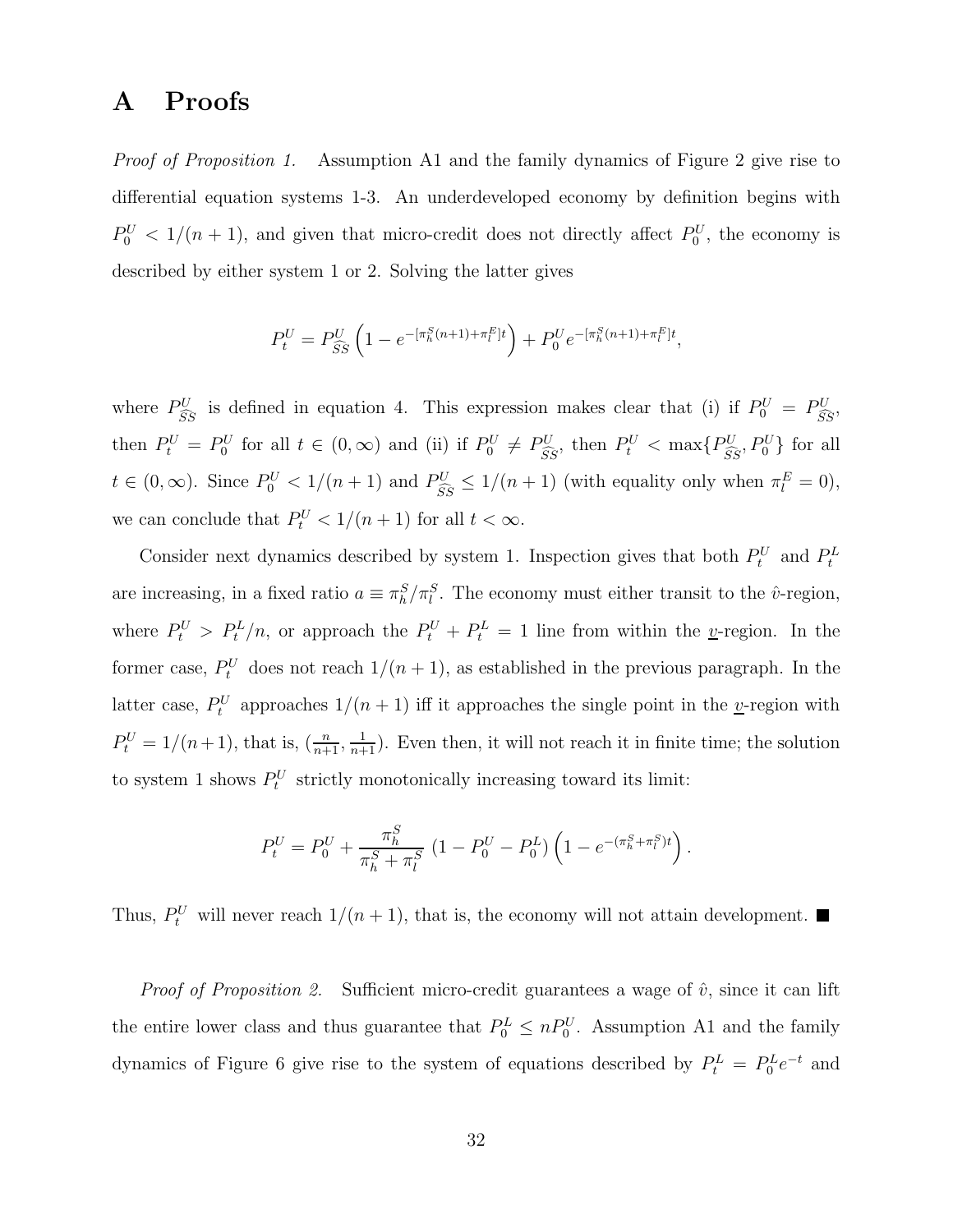differential equations 7, when  $v_t = \hat{v}$ . Solving gives

$$
P_t^U = P_{SS}^U - e^{-(1+\pi_t^E/2)t} \left[ \delta^U \cos(\beta t) + \frac{\delta^{UM} + (1-\pi_t^E/2)\delta^U}{\beta} \sin(\beta t) \right] - \frac{\gamma P_0^L e^{-t}}{\pi_t^E} \left[ 1 - e^{-\pi_t^E t/2} \left( \cos(\beta t) + \frac{\pi_t^E}{2\beta} \sin(\beta t) \right) \right],
$$
\n(8)

where

$$
P_{SS}^U = \frac{1}{2\pi_l^E + 1},\tag{9}
$$

 $P_{SS}^{UM} = \pi_l^E/(2\pi_l^E + 1), \, \delta^U = P_{SS}^U - P_0^U, \, \delta^{UM} = P_{SS}^{UM} - P_0^{UM}, \, \text{and } \beta = \sqrt{\pi_l^E (4 - \pi_l^E)}/2.$  It is clear from equation 8 that  $P_t^U$  approaches  $P_{SS}^U$  as t gets large. Manipulation of equation 9 gives that  $P_{SS}^U > 1/(n+1)$  if  $\pi_l^E < n/2$ . This condition then guarantees that under  $\hat{v}$ dynamics,  $P_t^U$  will reach the critical value  $1/(n+1)$  in finite time and  $\overline{v}$ -dynamics will take over. Equation 3 guarantees that when  $v_t = \overline{v}$ ,  $P_t^U$  will monotonically increase toward its steady state value of  $(n+1-\pi_l^E)/(n+1)$ .

It remains to show that the trajectory through the  $\hat{v}$ -region never crosses into the  $\hat{v}$ region; if it did, the dynamics would change and the above analysis would no longer apply. Trajectories in the  $\hat{v}$ -region satisfy  $\dot{P}_t^L = -P_t^L$ . If  $P_t^L = 0$ , it is impossible to enter the *v*-region, that is, to satisfy  $P_t^L > nP_t^U$ ; assume  $P_t^L > 0$ . Since  $P_t^L$  is declining, to exit the  $\hat{v}$ region requires that  $\dot{P}_t^U < 0$  and that  $|\frac{\dot{P}_t^U}{\dot{P}_t^L}| > 1/n$ . Note from equation 7 that  $\dot{P}_t^U \ge -\pi_l^E P_t^U$ . Combining this with  $\dot{P}_t^L = -P_t^L$  gives that  $|\frac{\dot{P}_t^U}{\dot{P}_t^L}| \leq \pi_l^E$  $\frac{P_t^U}{P_t^L}$  (when  $\dot{P}_t^U < 0$ ). Now consider a point in the  $\hat{v}$ -region near the boundary with the <u>v</u>-region, the line  $P_t^L = n P_t^U$ . This point can be expressed as  $(P_t^L, P_t^U) = (nk, \lambda k)$ , where  $k \in [0, \frac{1}{n+1})$  and  $\lambda \in (1, \frac{1}{k(n+1)})$ . We know that here  $|\frac{\dot{P}_t^U}{P_t^L}| \leq \pi_l^E \frac{\lambda}{n}$  (if  $\dot{P}_t^U < 0$ ), which is less than  $1/n$  for  $\lambda$  satisfying  $1 < \lambda < 1/\pi_l^E$ . This establishes that economies close to the boundary are not following trajectories that allow for exit from the  $\hat{v}$ -region into the *y*-region; that is, exit downward is impossible.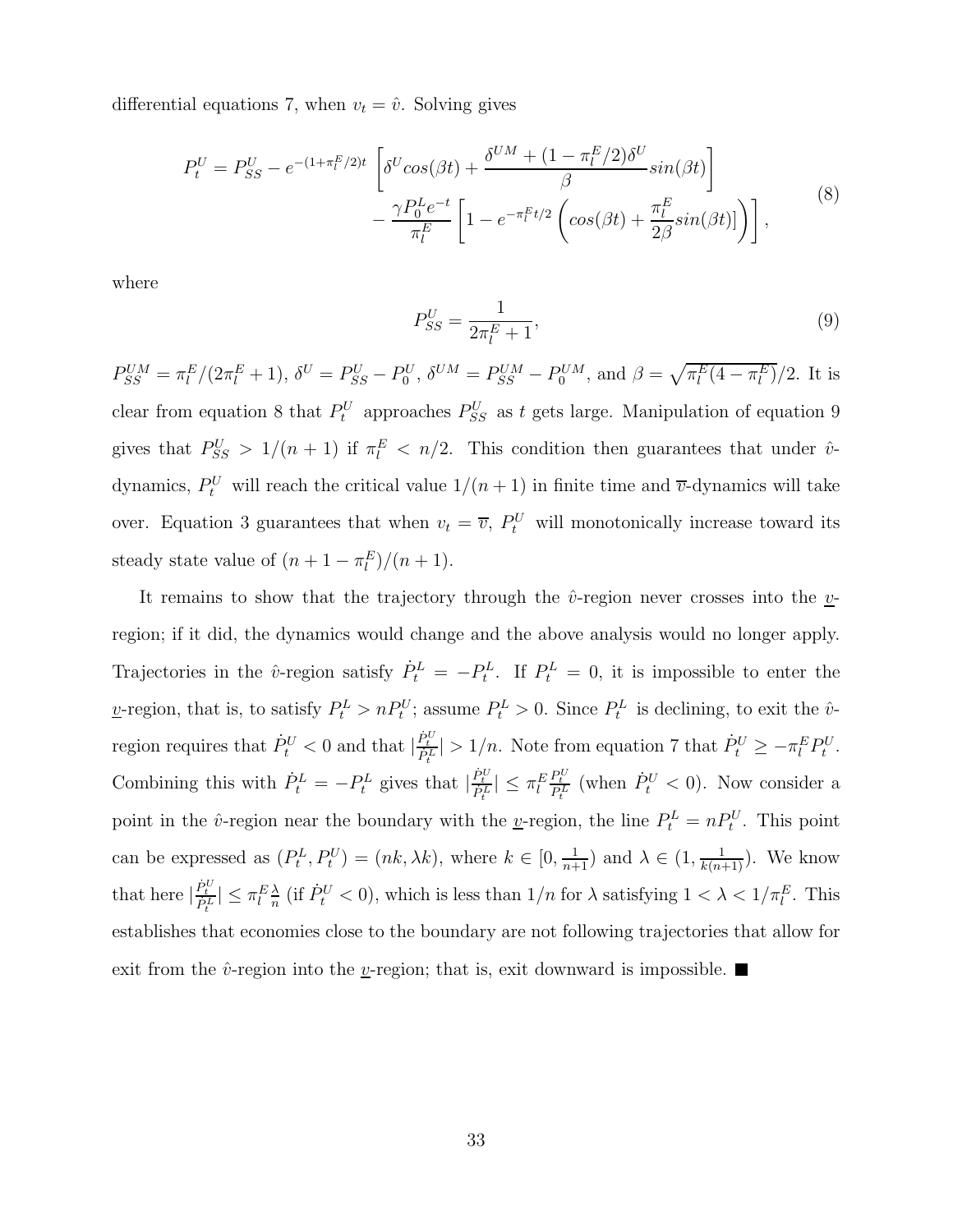

**Figure 1: Labor market equilibrium**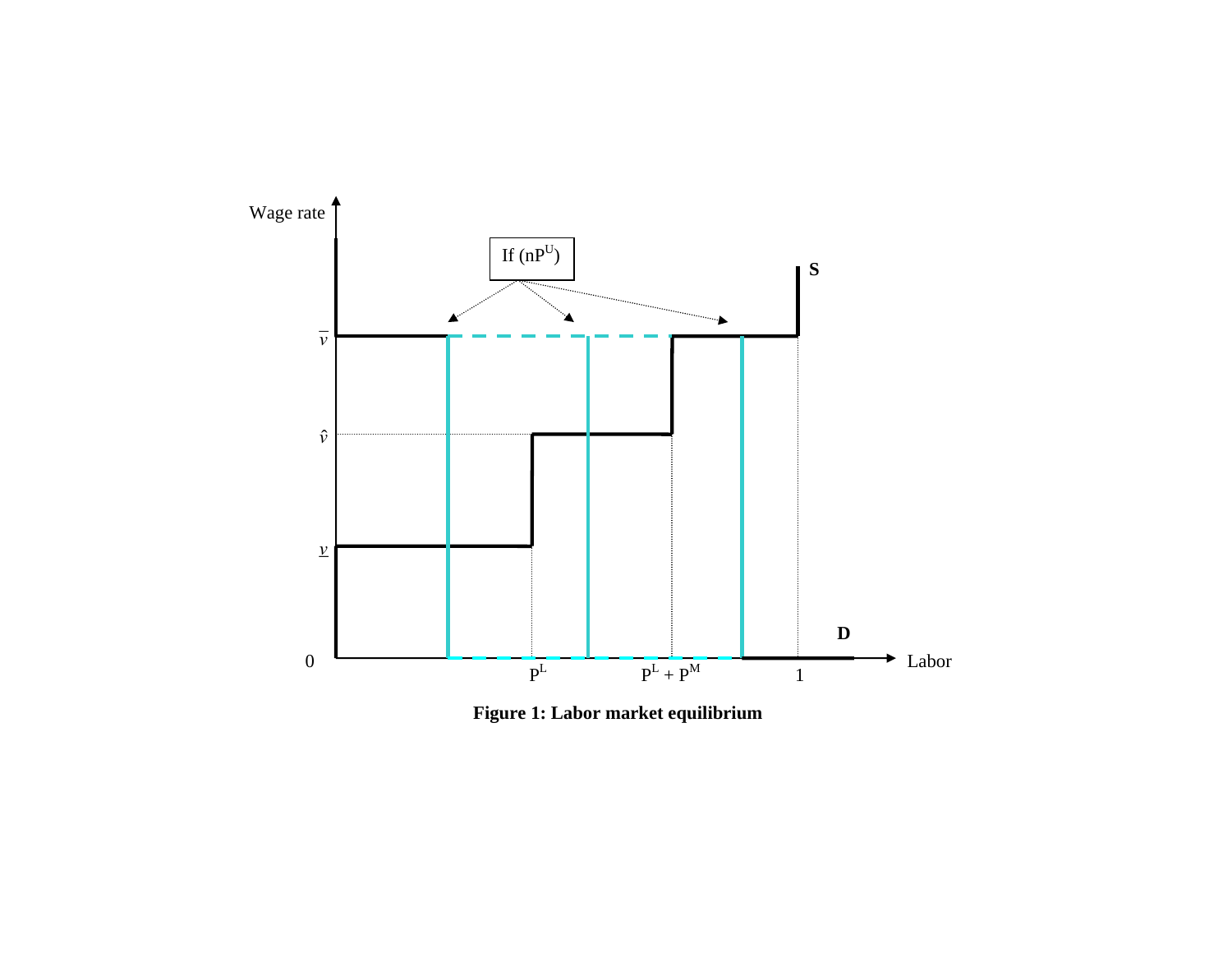

**Figure 2: Family wealth transition**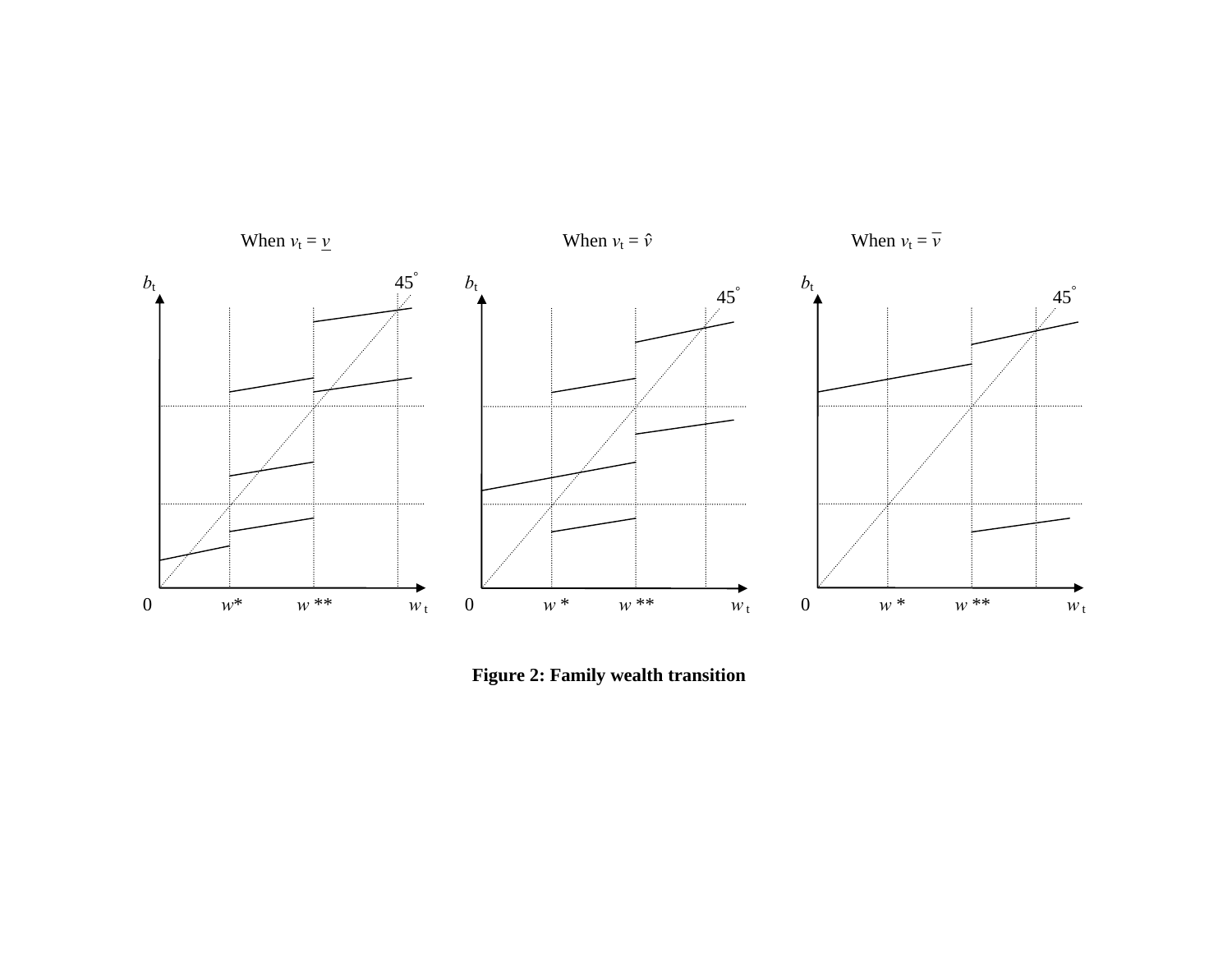

 $(\text{when } \pi_l^S, \pi_h^S = 0)$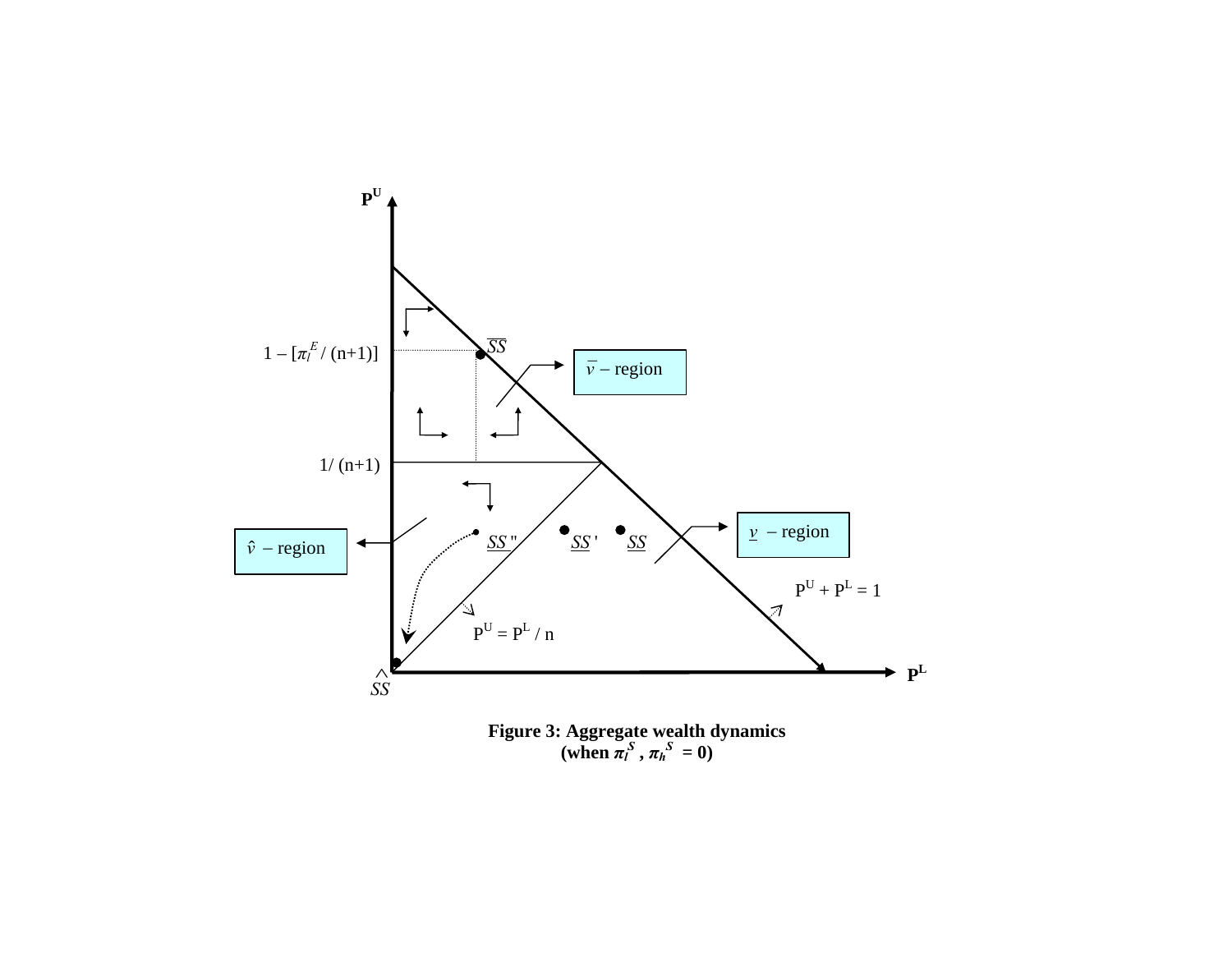

**Figure 4: Aggregate wealth dynamics**   $(\text{when } \pi_l^S, \pi_h^S \neq 0 \text{ and } a > 1/n)$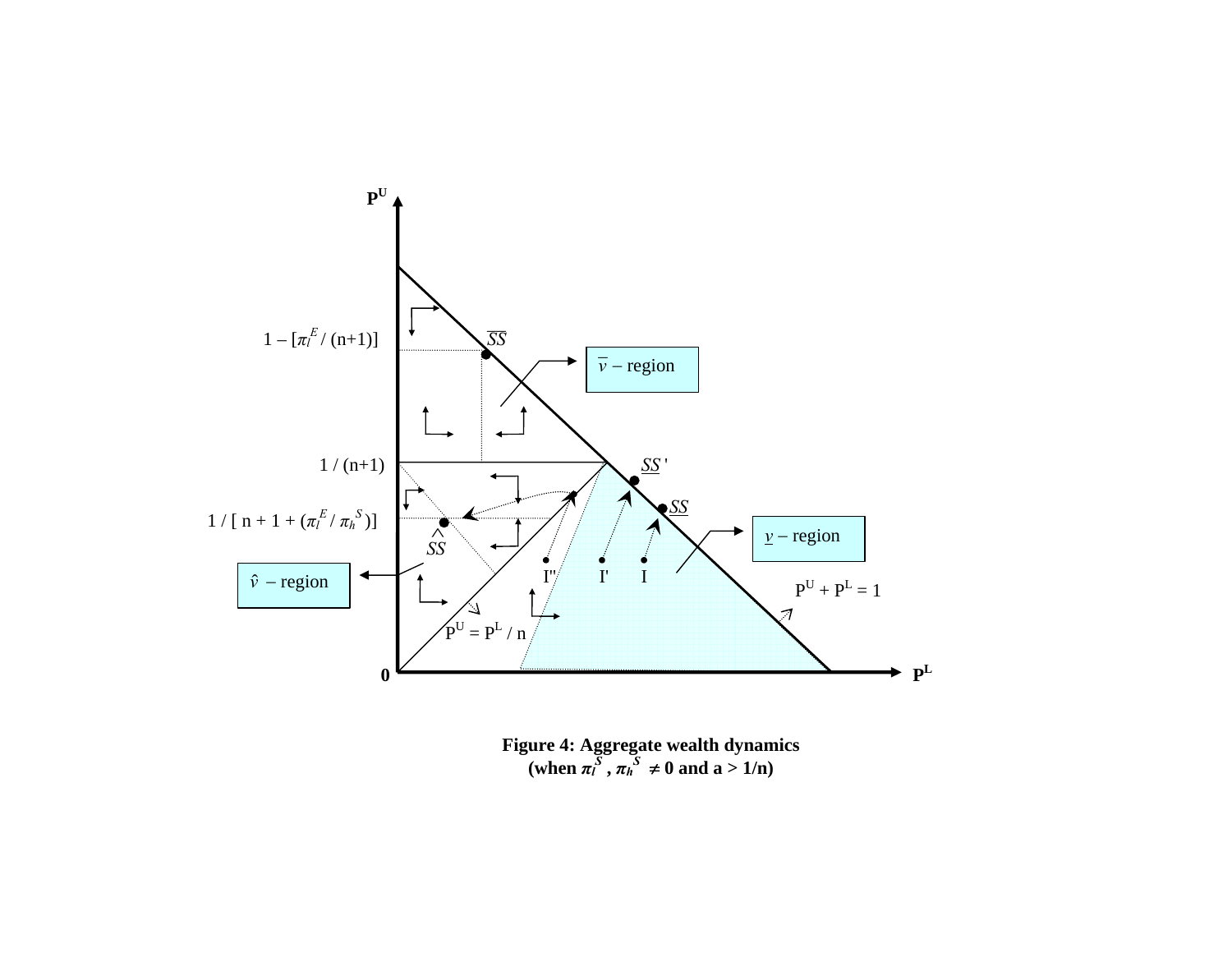

 $(\text{when } \pi_l^S, \pi_h^S \neq 0 \text{ and } \mathbf{a} < \pi_l^E / \mathbf{n})$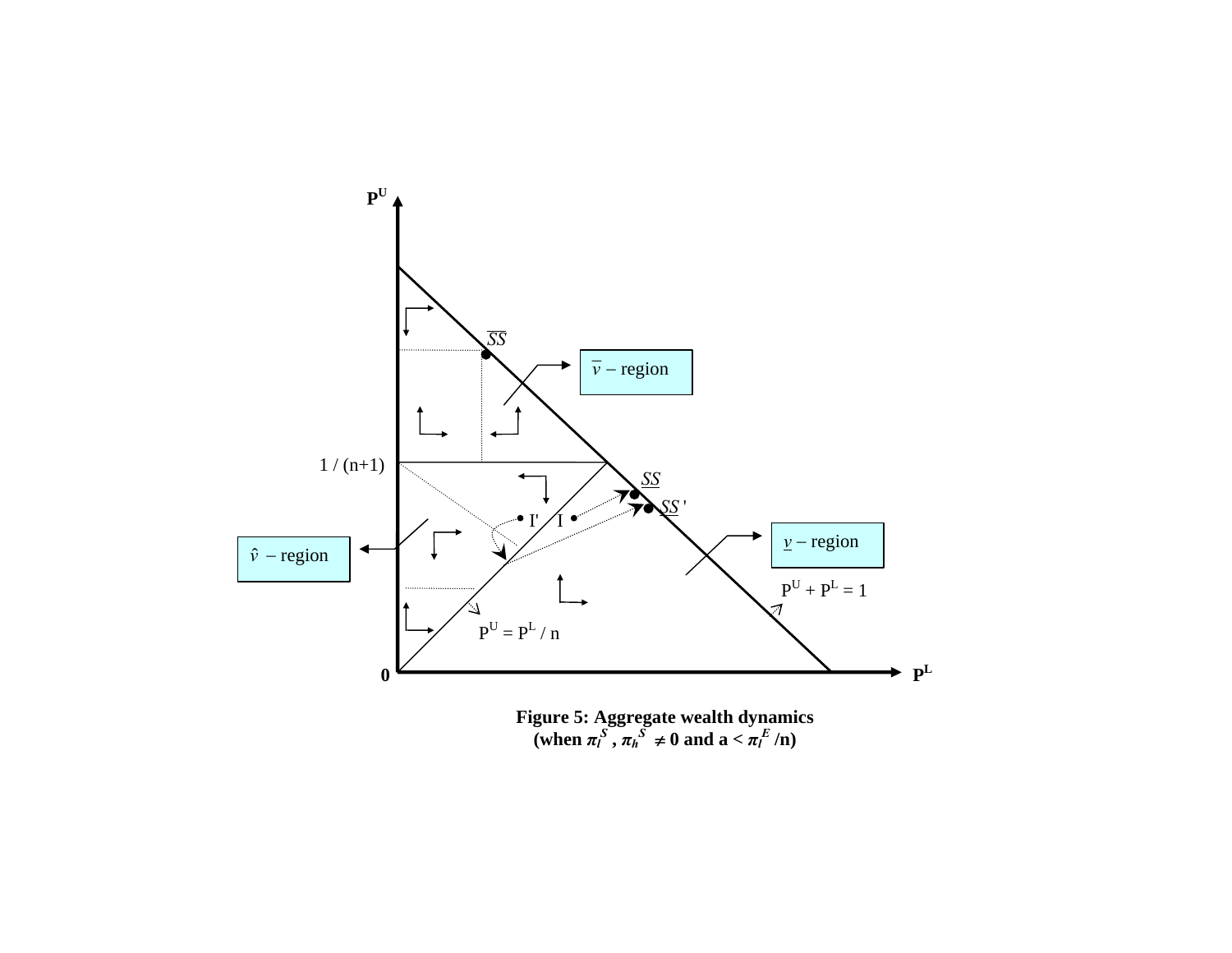

**Figure 6: Family wealth transition with saver graduation**